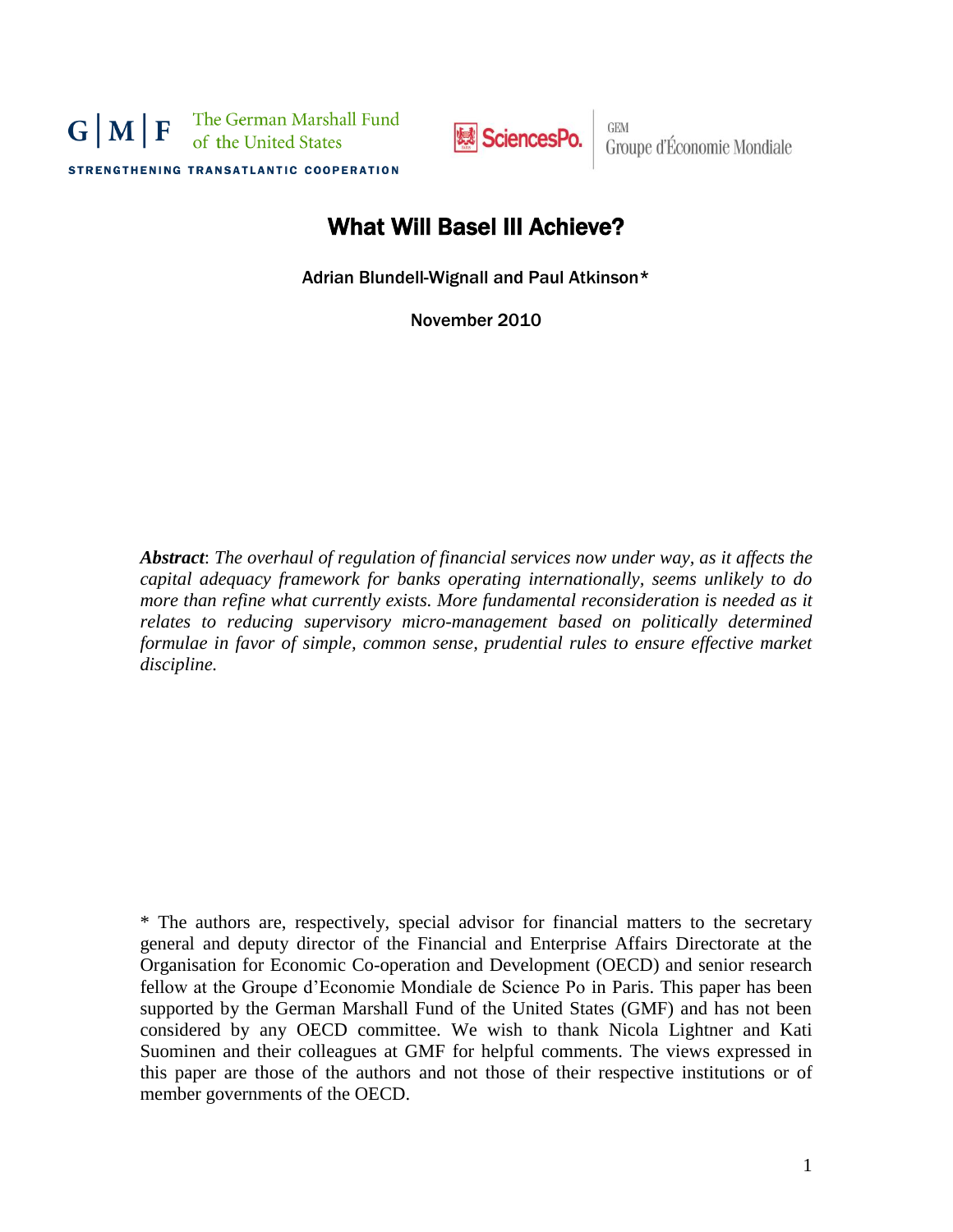# What Will Basel III Achieve?

## I. Introduction and Background

 $\overline{a}$ 

Regulatory failure has been a major contributor to the financial crisis that first emerged in the sub-prime real estate market in the United States in 2007 and has now spread to sovereign debt markets in Europe. Unregulated financial institutions, such as hedge funds, have played little role in this crisis, even if many have collapsed and quietly disappeared. But regulated banks in the United States and Europe have operated with too much leverage, poured too much money into bad assets, and required large scale public support. Much of this support has been indirect, provided formally to customers and counterparties. The result has been disruption of inter-bank markets and widespread tightening of credit conditions as financial institutions retreat from risk and struggle to strengthen balance sheets. Taken together, these developments have had severe political and macro-economic consequences.

The need for a more coherent supervisory and regulatory framework for financial services to avoid a repeat of recent developments has been widely recognized. The G20 Heads of Government have attached high priority to reform, affirming a set of broad principles and setting out an extensive Action Plan<sup>1</sup> after the Lehman Brothers collapse in 2008.

The United States recently implemented legislation to implement elements of this Plan. The legislation creates an interagency Oversight Council to improve communication among regulators and watch for systemic threats. It also creates a consumer financial protection agency, requires financial derivatives to be moved onto central clearing houses on electronic exchanges, gives regulators the authority to seize and wind up large institutions that pose a threat to the system, eliminates requirements for federal agency regulations to rely on credit ratings, and restricts the scope for commercial banks to trade speculatively on their own accounts.

In Europe, the de Larosiere Report<sup>2</sup> is similarly serving as the basis for reform. The president of the European Central Bank will lead a systemic risk board similar to the Oversight Council in the United States to provide macroeconomic oversight, although it will only issue warnings and recommendations to be acted upon at the national level. Pan-European bodies will have authority to intervene where national regulators of banks, securities markets, or insurance companies are not acting in accordance with European Union (EU) law, in cases of conflict between national regulators, or in the event of an "emergency" as determined by the European Commission and, if necessary, by the EU

<sup>&</sup>lt;sup>1</sup> See the November 2008 "Declaration of the Summit on Financial Markets and the World Economy" by the Leaders of the Group of Twenty.

 $<sup>2</sup>$  J. de Larosiere et al, "Report of the High-Level Group on Financial Supervision in the EU," Brussels,</sup> February 2009.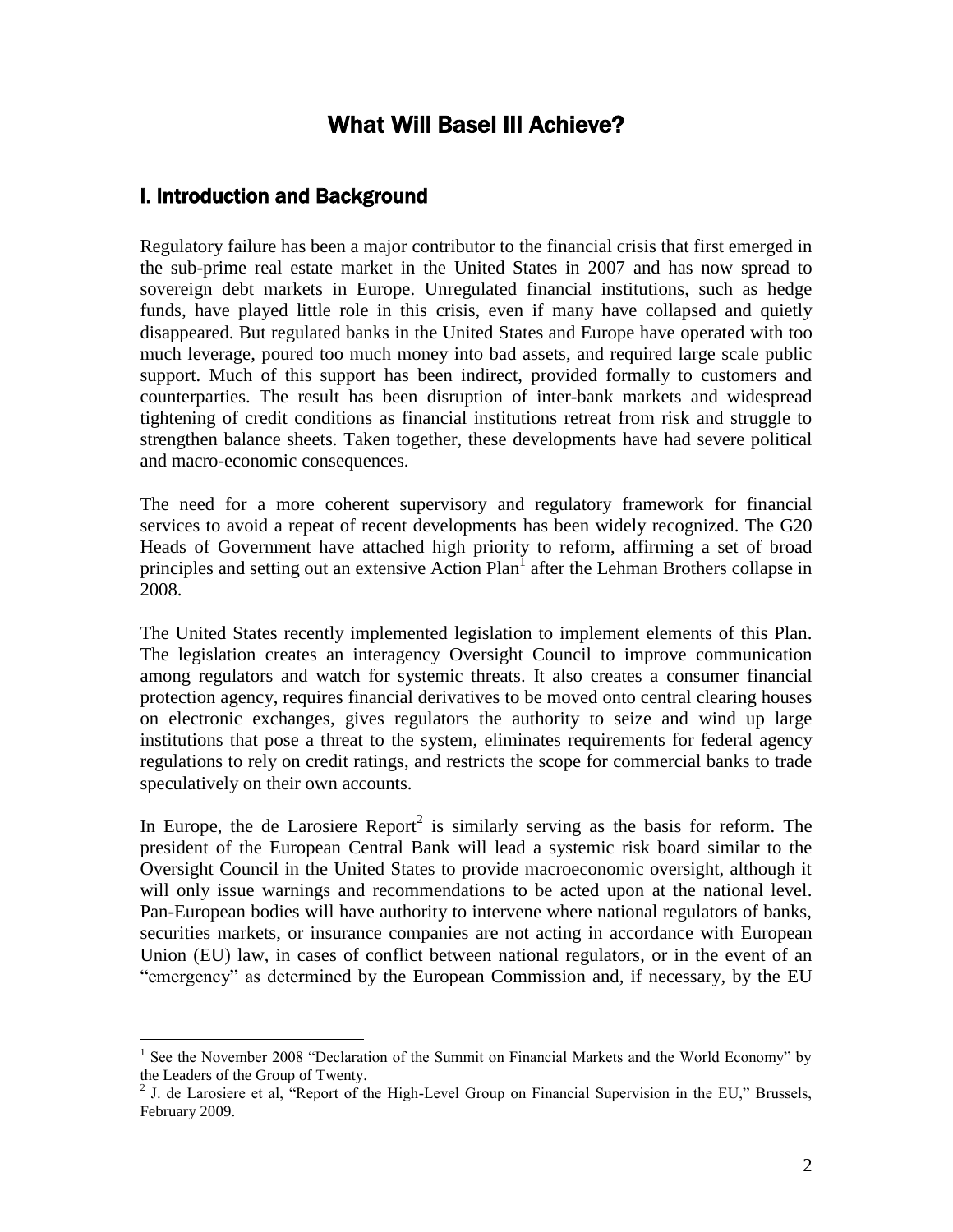Council. Hedge funds will be regulated and the three largest countries have announced plans to impose taxes on banks.

At the international level, beyond the EU, International Monetary Fund (IMF) resources are being increased. In addition, the Financial Stability Forum has been reconstituted as the Financial Stability Board to coordinate work and promote effective policies toward the global financial sector.

The most important element of the reform package, however, is not being developed at the national or EU level. This is the strengthening of capital requirements in the financial system. Since 1988, when the original Basel Capital Adequacy Framework (Basel I) was agreed upon, rules to ensure capital adequacy in banks have been designed at the international level by the Basel Committee of Banking Supervisors. This procedure has been retained in the G20 Action Plan. The Committee has now largely completed its work, resulting in a set of proposals referred to here as "Basel III."<sup>3</sup> These proposals are to be submitted to the G20 summit in Seoul in November and implemented at the national level starting from the end of 2012.<sup>4</sup>

There is inevitably a strong political element in these negotiations that can lead to cumbersome processes, slow progress, and, too often, poorly designed rules. This has been true of Basel III, which, notwithstanding positive elements, has missed an opportunity to make meaningful improvements. The central issue is that a financial system is a network of promises that the Basel framework treats in very different ways depending on where they sit in the system. This encourages arbitrage that undermines the objectives of the regulation. The core of the Basel framework requires a more fundamental reconsideration than it has received with Basel III.

The following section summarizes the Basel framework as it is today and the main changes Basel III will bring. The third section of this paper identifies deficiencies that will remain in the framework, even after reform. The fourth section highlights the divergence between regulatory constructs and balance sheet data in the context of the recent bank stress tests in the United States and the European Union. The fifth section considers the banking industry's concerns about Basel III. The sixth section argues for a

<sup>&</sup>lt;sup>3</sup> In July 2009, the Committee issued new requirements for the trading book, resecuritizations and exposures to off-balance sheet conduits, which are to be implemented by the end of this year. In December 2009, it released two key consultative documents outlining its proposals, one on capital rules ("Strengthening the resilience of the banking sector") and the other related to liquidity ("International framework for liquidity risk measurement, standards, and monitoring"), an area that regulation has treated quite lightly until now. On July 26 and September 10, 2010, the Committee modified elements of its proposals, taking account of extensive comments from the industry, and announced agreement on most of the outstanding issues. All the documents cited in this paragraph, as well as comments on the two consultative documents from outside organizations, can be found on the BIS web site, [www.bis.org.](http://www.bis.org/)

<sup>&</sup>lt;sup>4</sup> Agreements by the Basel Committee do not have the status of law but constitute frameworks that serve as the basis for designing national laws and regulations, often with wider applicability than the formal domain of the committee members. A downside of this is that modifications at the level of detail are common so that operational differences in practice exist across countries. But it also provides a degree of legitimacy that agreements among unelected civil servants and central bankers would otherwise lack.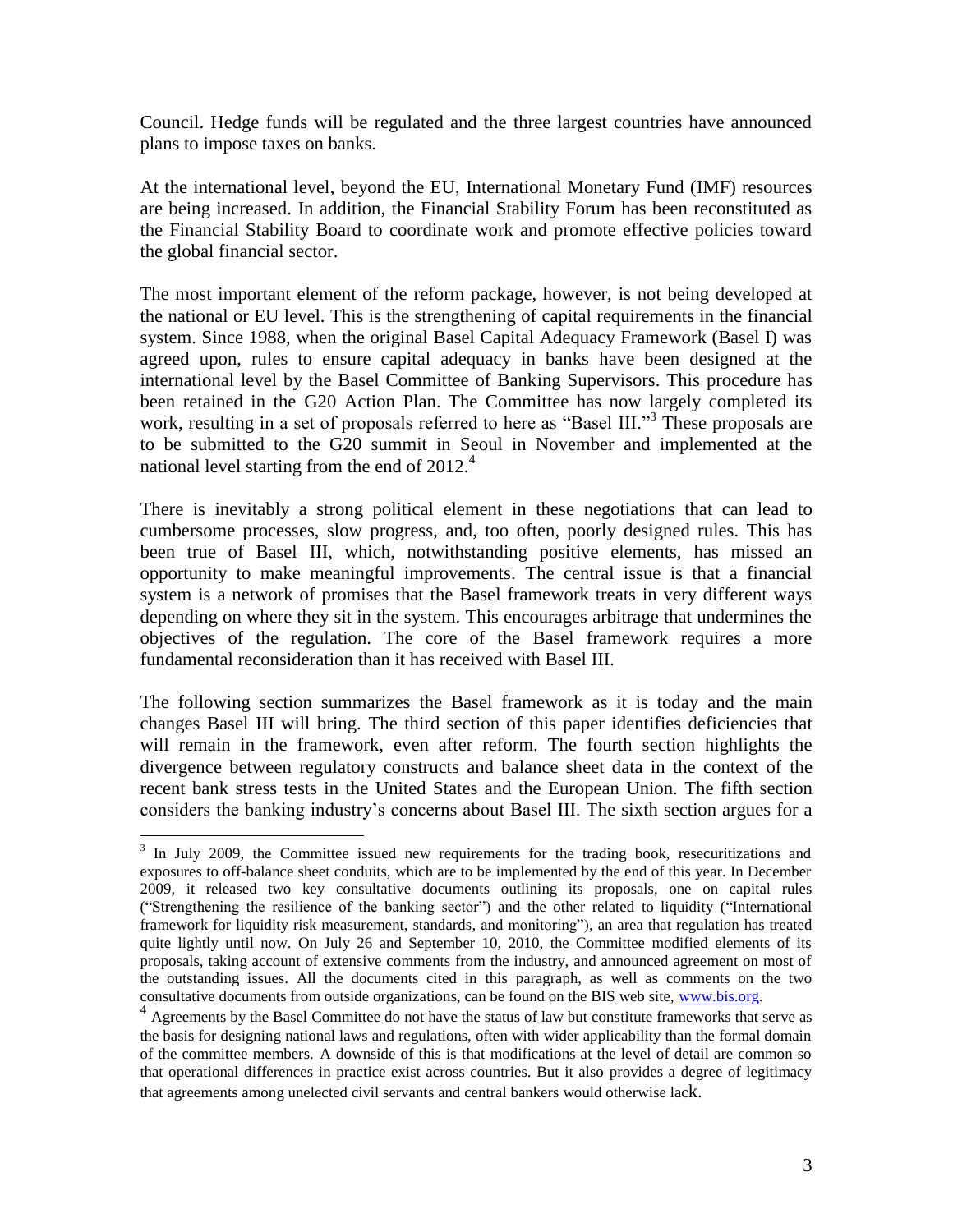simpler combination of rules and incentives that rely far more on market discipline than in the past by 1) ensuring more common equity at risk than Basel III seems likely to produce, and 2) allowing large creditors to lose money when they make mistakes. The final section summarizes and provides concluding remarks.

# II. From Basel II to Basel III

 $\overline{a}$ 

#### The Evolution of the Basel Framework until Today

The Basel framework was designed at the international level in the late 1980s, taking account the international dimensions of two sets of issues then concerning regulators. First, internationally active banks in advanced countries, especially the United States, were struggling with troubled lending to sovereign borrowers – especially in Latin America – that threatened their solvency. Second, persistently rising exchange rates in some countries, especially Japan, steadily strengthened their banks' capital base and facilitated aggressive competition, which banks elsewhere found difficult to match.

In this context, the aim of the Basel framework was to ensure that internationally active banks hold a reasonable amount of capital to serve as a buffer in the event of losses and to do so in a way that encourages a level competitive playing field across countries. The framework contains "three pillars": 1) rules to define minimum capital requirements; 2) supervisory oversight, which includes authority to insist on supplementary capital beyond Pillar 1 requirements; and 3) market discipline.

Pillar 1 is the core of the framework. It classifies bank assets into different "risk categories," which determine a parameter, called a "risk weight." This parameter is used to calculate a capital charge equal to 8 percent of each asset's risk-weighted value. Under Basel I, this parameter was fixed at 0, 20, 50, or 100 percent (Table 1).

The wide variations in the small number of risk weights quickly led to efforts to arbitrage the system to reduce capital costs, not least by resorting to off-balance sheet arrangements to avoid capital charges altogether. A major revision announced in 2004, known as Basel II, for implementation by 2007, was intended to make it more "risk sensitive." This involved extensive refinement of the rules for determining the risk weights by introducing three separate regimes, implying differing regulatory treatment of same asset across regulated banks. Credit ratings were used to introduce an empirical basis for some risk weights. For the largest banks, the most advanced regime allows risk weights to be determined by a system of complicated calculations on the basis of internationally agreed formulae. <sup>5</sup> Basel II sharply reduced minimum requirements. It has not, however, eliminated incentives to reduce capital charges by arbitraging the risk weights.

 $<sup>5</sup>$  Provision for capital charges against operating and market risks have also been incorporated.</sup>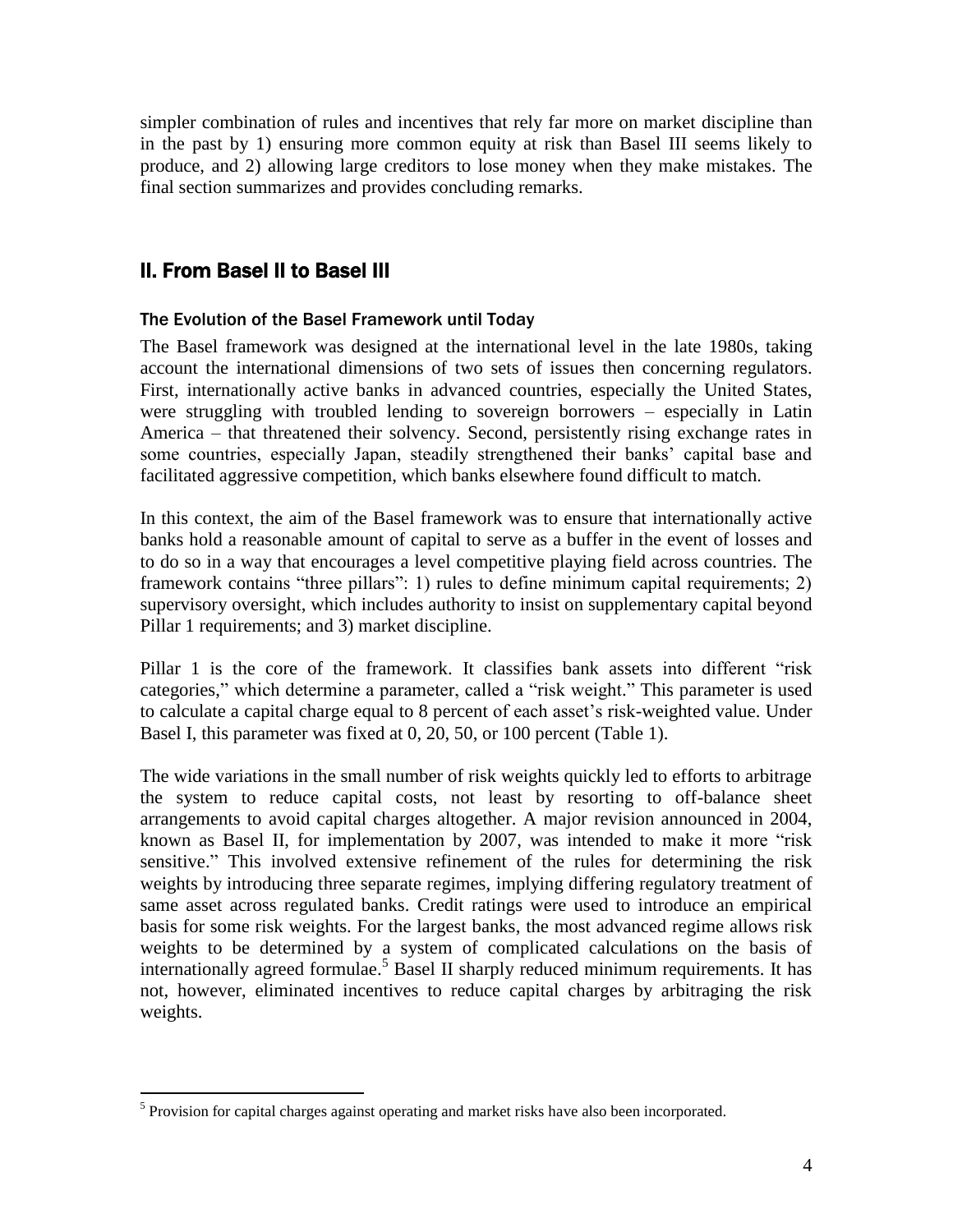The capital charges are cumulated across the asset portfolio to arrive at minimum capital requirements. These requirements must be met by funding the asset portfolio with a sufficient amount of instruments that qualify as "capital," generally equity and certain debt instruments (see below for more discussion).

|                                                   | <b>BASEL I</b> | <b>BASEL II</b>                          | <b>BASEL II</b>                                                      |       |                                                      |                                                                 | <b>BASEL II Advanced: Internal Ratings Based (IRB)</b> |
|---------------------------------------------------|----------------|------------------------------------------|----------------------------------------------------------------------|-------|------------------------------------------------------|-----------------------------------------------------------------|--------------------------------------------------------|
| <b>SECURITY</b>                                   |                | <b>Simplified</b><br><b>Standardised</b> | <b>Standardised</b><br>based on<br><b>External</b><br><b>Ratings</b> |       | 2004-05 QIS 4<br>Av % Cha<br>in Portf.<br><b>MRC</b> | 2004-05 QIS 4<br><b>Median %</b><br>Chg in Portf.<br><b>MRC</b> | <b>Basel II Advanced IRB</b>                           |
| <b>Most Government/central bank</b>               | $\mathbf{0}$   | $\mathbf{0}$                             |                                                                      |       | $\mathbf{0}$                                         | $\mathbf{0}$                                                    | Comes close to letting banks set their own             |
| AAA to AA-                                        |                |                                          | $\Omega$                                                             |       |                                                      |                                                                 | Pillar 1 capital, with supervisory oversight.          |
| $A+$ to $A-$                                      |                |                                          | 20                                                                   |       |                                                      |                                                                 | Risk weights depend on internal estimates              |
| BBB+ to BBB-                                      |                |                                          | 50                                                                   |       |                                                      |                                                                 | of a loan's probability of default; loss-given-        |
| BB+ to B- (& unrated)                             |                |                                          | 100                                                                  |       |                                                      |                                                                 | default; exposure to loss. These are based             |
| Below B-                                          |                |                                          | 150                                                                  |       |                                                      |                                                                 | on the banks' own complex risk models,                 |
| Other public (supervisors discretion)             | $0 - 50$       | $\Omega$                                 |                                                                      |       | $\Omega$                                             | $\overline{0}$                                                  | relying on subjective inputs and often on              |
| <b>Claims on MDBs</b>                             | 20             | $\mathbf{0}$                             |                                                                      |       | $-21.9$                                              | $-29.7$                                                         | unobservable (e.g. OTC illiquid securities)            |
| <b>Most OECD Banks &amp; Securities firms (1)</b> | 20             | 20                                       | $<90$ davs                                                           | Other | $-21.9$                                              | $-29.7$                                                         | prices.                                                |
| AAA to AA-                                        |                |                                          | 20                                                                   | 20    |                                                      |                                                                 | Pillar 2 provides for supervisory oversight.           |
| $A+$ to $A-$                                      |                |                                          | 20                                                                   | 50    |                                                      |                                                                 | With stress testing, and guidance from                 |
| BBB+ to BBB- (&unrated)                           |                |                                          | 20                                                                   | 50    |                                                      |                                                                 | supervisors, banks can be made to hold                 |
| $BB+$ to $B-$                                     |                |                                          | 50                                                                   | 100   |                                                      |                                                                 | capital for risks not adequately captured              |
| Below B-                                          |                |                                          | 150                                                                  | 150   |                                                      |                                                                 | under Pillar 1.                                        |
| <b>Residential Mortgages-fully secured</b>        | 50             | 35                                       | 35                                                                   |       | $-61.4$                                              | $-72.7$                                                         | Pillar 3 is disclosure and market discipline           |
| <b>Retail Lending (consumer)</b>                  | 100            | 75                                       | 75                                                                   |       | $(-6.5 \text{ to } -74.3)$                           | $(-35.2$ to $-78.6)$                                            | which relies on some notion of market                  |
| <b>Corporate &amp; Commercial RE</b>              | 100            | 100                                      |                                                                      |       | $(-21.9$ to-41.4)                                    | $(-29.7 \text{ to } -52.5)$                                     | efficiency. Rational markets punish poor               |
| AAA to AA-                                        |                |                                          | 20                                                                   |       |                                                      |                                                                 | risk managers.                                         |
| $A+$ to $A-$                                      |                |                                          | 50                                                                   |       |                                                      |                                                                 |                                                        |
| BBB+ to BB- (&unrated)                            |                |                                          | 100                                                                  |       |                                                      |                                                                 |                                                        |
| <b>Below BB-</b>                                  |                |                                          | 150                                                                  |       |                                                      |                                                                 |                                                        |

Table 1: Overview of Risk Weights in the Basel Framework, in Percent

## What Basel III will Change

The crisis called attention to major excesses of leverage and poor liquidity management. Basel III aims to address these problems to make the system more resilient. It retains the core feature of the Basel framework, i.e., the capital charge system with multiple risk weights. It identifies numerous problems that contributed to or emerged during the crisis and proposes new and often more detailed rules in the hopes that these will avoid a recurrence of such problems. It constructively addresses some problems but it also adds greatly to complexity. In doing so, it overrides management discretion in many areas with internationally agreed rules and formulae designed to be appropriate for all regulated institutions in all countries. The transition period for its main elements is extremely long. Four main areas are affected.

### *Definition of Capital*

 $\overline{a}$ 

In the Basel framework, "capital" does not mean the owners' equity stake in the business*.*  To accommodate different national norms, traditions, and concerns, "capital" has been allowed to include various debt instruments and liabilities with "equity-like" features. Certain deductions are also made for asset items whose value in absorbing losses is questionable, notably goodwill. Basel 1 split capital into two "Tiers" and a third tier was added later.<sup>6</sup> Tier 1 was originally limited to common equity (net of goodwill) and certain disclosed reserves, but other items have also been included over the years as the Basel framework has been translated into regulations at the national level. Tier 1 Capital must be "at least half" of the total.

 $6$  In 1996 this was added as part of the market risk amendment.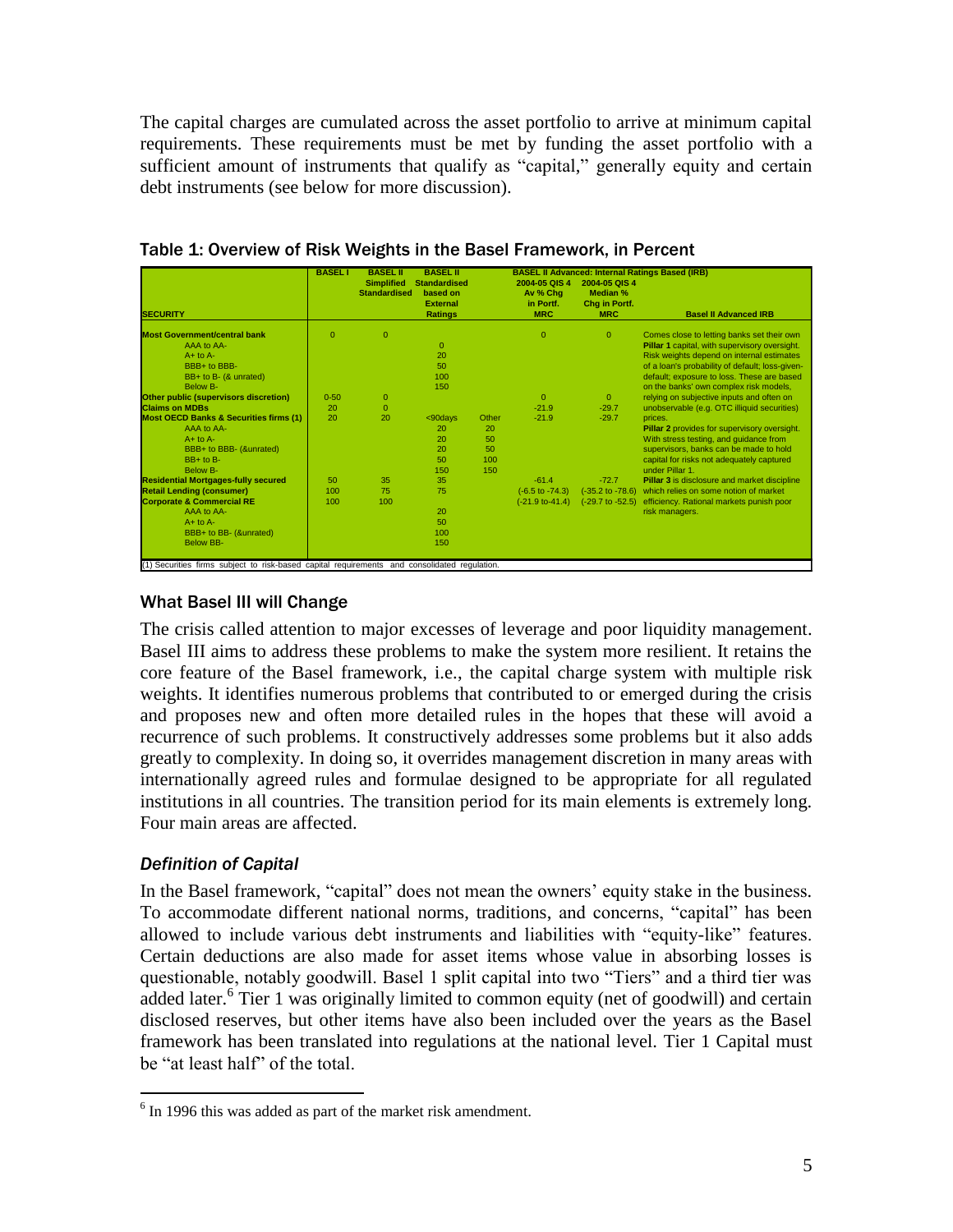The Basel Committee has attached high priority to raising the *quality, consistency,* and *transparency* of the capital base. To this end, Basel III makes numerous definitional changes. Three classes of capital remain, but the narrowest will consist entirely of common equity. Criteria for inclusion of nonequity forms of capital have been simplified and regulatory adjustments have been harmonized internationally. The phase-in period for some of the definitional changes runs as long as until 2023.

The Basel Committee has also issued, for consultation, a proposal to modify the contractual terms of capital market instruments. This would allow regulatory authorities to write them off or to convert them to common equity if a bank would otherwise become nonviable. The purpose would be to reduce systemic risk by facilitating a better management of situations in which a bank was failing by allowing such situations to be isolated and handled smoothly.

#### *Minimum Capital Requirements*

Basel III has taken two separate initiatives that could eventually affect minimum capital requirements. Since they involve alternative calculations of the minimum, only one can be binding at any one time.

One is to **strengthen the risk coverage of the existing capital framework**, i.e., by refining existing Basel II rules. This involves:

- New rules or modifications to old ones for determining many of the capital charges: Intended to correct for omissions or underestimates of risks that contributed to the crisis, especially relating to off-balance sheet vehicles and derivatives, these changes will add to the complexity of the system. Targeted items include "counterparty risk," "wrong way" risk, $\frac{1}{2}$  the length of margining period for large and illiquid derivative exposures, favorable treatment for counterparty exposures on centralized exchanges, and bank verification of credit ratings issued by agencies such as Standard & Poors.
- More demanding calibration (Table 2): Eventual minimum capital charges as a share of risk-weighted assets for the new Tier 1 Capital have been raised to 6 percent. For its common equity component, to be known as "Common Equity Capital," the minimum will be 4.5 percent, or three-quarters of the minimum new Tier 1 amount. For the new Total Regulatory Capital, the minimum will remain at 8 percent. These will be phased in beginning in 2013 and will be effective in 2015. They will be supplemented by a "conservation buffer," considered below.

The second is the introduction of a nonrisk weighted backstop, a **leverage ratio**. Both the status and definition of the leverage ratio have been the subject of contentious discussion.

 $\overline{a}$  $7$  Transactions, especially financial guarantees, whose probability of default is positively correlated with the size of the exposure.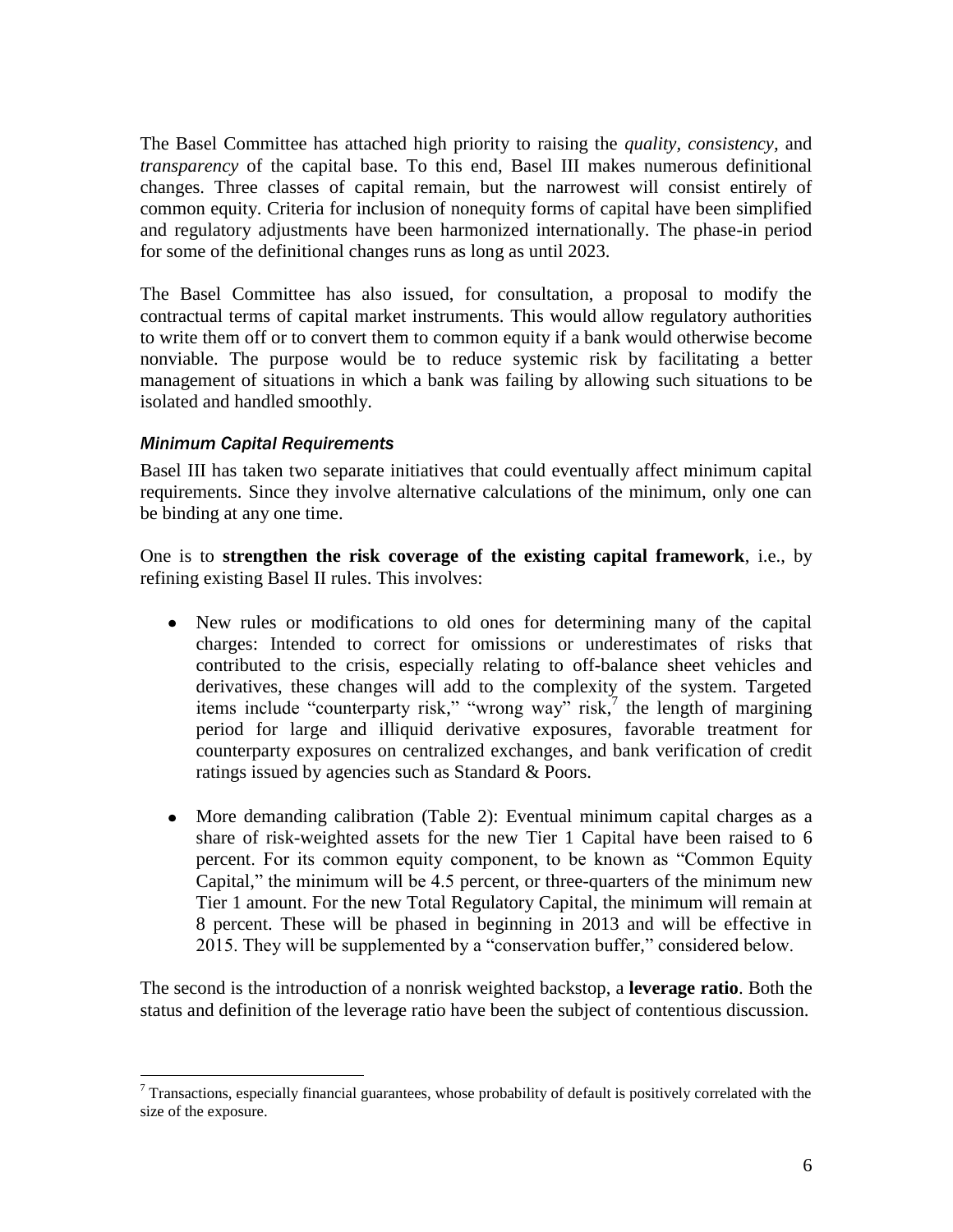|                                     | <b>Effective date</b><br>(1 January) | Percent of risk-weighted assets (RWA)<br>Tier 1 Capital<br><b>Total Capital</b><br>Common equity |     |           | Percent of total assets (TA)<br>Implied for common equity if:<br>RWA share of TA is: |            |             |  |  |  |
|-------------------------------------|--------------------------------------|--------------------------------------------------------------------------------------------------|-----|-----------|--------------------------------------------------------------------------------------|------------|-------------|--|--|--|
|                                     |                                      |                                                                                                  |     |           | 25%                                                                                  | 50%        | 75%         |  |  |  |
| Minimum                             | 2015                                 | 8.0                                                                                              | 6.0 | 4.5       | 1.125                                                                                | 2.25       | 3.375       |  |  |  |
| Conservation buffer                 | 2019                                 |                                                                                                  |     | 2.5       | 0.625                                                                                | 1.25       | 1.875       |  |  |  |
| Minimum plus conservation<br>buffer | 2019                                 | 10.5                                                                                             | 8.5 | 7.0       | 1.75                                                                                 | 3.5        | 5.25        |  |  |  |
| Countercyclical buffer<br>range*    | National circum-<br>stances          |                                                                                                  |     | $0 - 2.5$ | $0 - 0.625$                                                                          | $0 - 1.25$ | $0 - 1.875$ |  |  |  |

#### Table 2: Calibration of the Capital Framework in Basel III

*Capital requirements and buffers when fully implemented*

\*Common equity or other fully loss absorbing capital

 $\overline{a}$ 

Note: phased adjustments to definitions will be complete for Common Equity Capital in 2018; for Tier 1 and Tier 2 Capital in 2023.

Source: Basel Committee on Banking Supervision, Press release 12 September 2010 (www.bis.org).

The leverage ratio is the term U.S. regulators give to the ratio of a bank's Tier 1 Capital to its total assets, averaged over time. 8 Simple ratios like this can be attractive as regulatory tools and were widely used from the post-war period until the 1980s. They are crude, however, and like the Basel risk weights, they give rise to incentives and behavior that undermine regulators' purpose. European officials have generally been negative about the usefulness of a leverage ratio as a regulatory tool and nothing similar to it is used in the EU regulatory framework.

On the other hand, a lower limit on the leverage ratio as used in the United States is simple and transparent and can impose a meaningful floor for whatever measure of a bank's capital is deemed most appropriate. This limit cannot be arbitraged downward by managing the composition of assets on the balance sheet.<sup>9</sup> These considerations have led regulators to require "strong" U.S. bank holding companies to maintain their leverage ratios above 3 percent and others to stay above 4 percent. In order to be classified as "well-capitalized," a leverage ratio of 5 percent is required. Given that before the crisis common equity usually dominated Tier 1 Capital, U.S. commercial banks generally maintained higher equity positions than those prevailing on the eve of the crisis at the major U.S. investment banks regulated by the SEC (Table 3) and at many European banks (but see Box 1 below). An important feature of the crisis has been that large, diversified commercial banks in the United States, with the notable exception of Citigroup, have not been central to the crisis. The next three largest, Bank of America, JP Morgan Chase, and Wells Fargo, have even acted as rescuers to absorb several major collapsing institutions at short notice. 10

<sup>&</sup>lt;sup>8</sup> Other countries that use some variant of a leverage ratio are Canada and Switzerland.

<sup>&</sup>lt;sup>9</sup> There may, of course, be scope for using off-balance sheet mechanisms to avoid the leverage ratio requirement. But this problem is identical to that which rises with the capital charge system under Basel.

 $10$  It should be noted that Citigroup's main problems arose from its investment banking activities and that Bank of America required large-scale support following its acquisition of Merrill Lynch. One could argue that another exception was Wachovia, a large commercial bank that was absorbed by Wells Fargo. But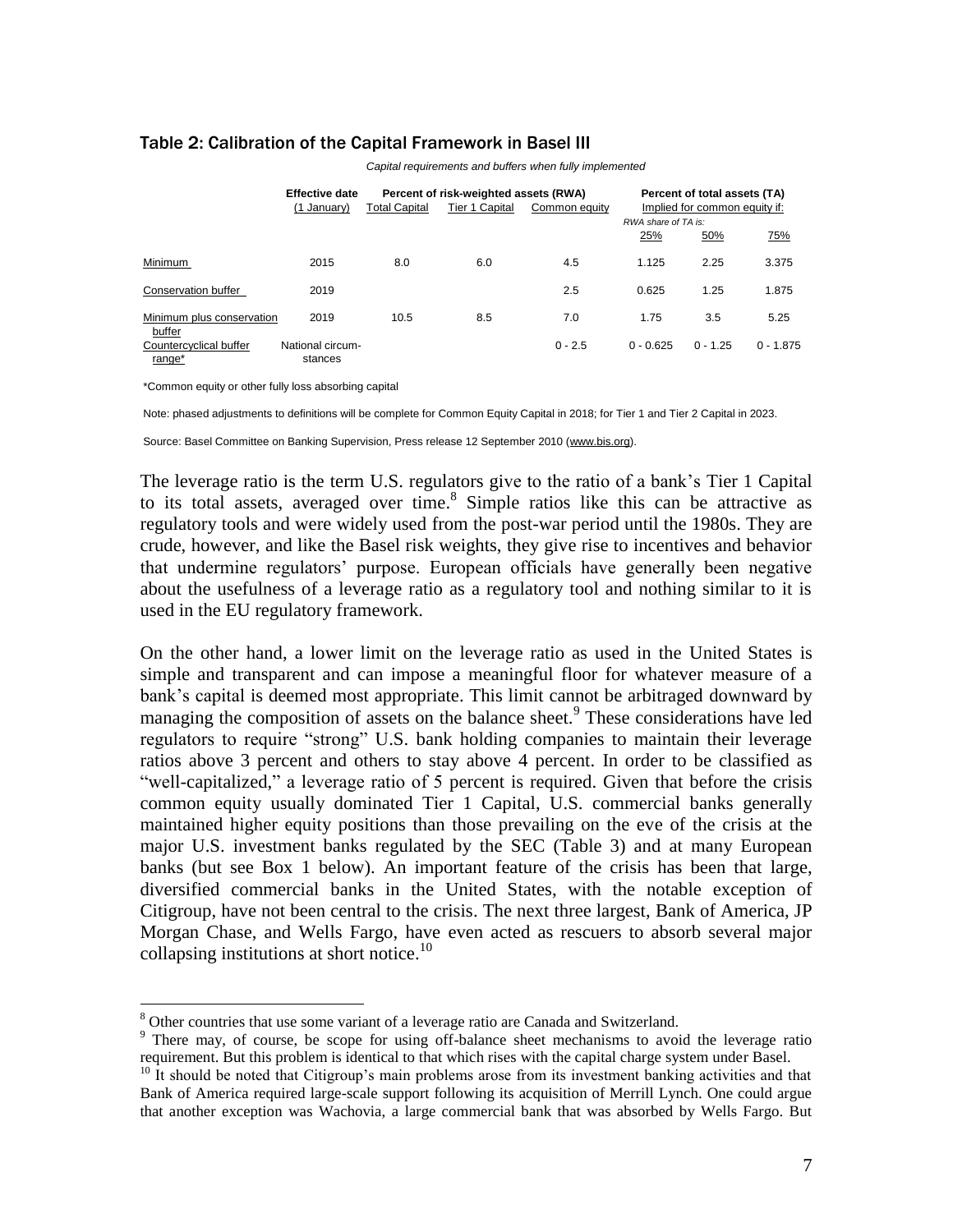|                        | Total assets(1) | Common equity(1) |         | Equity ratio(2) Implied leverage(3) |
|------------------------|-----------------|------------------|---------|-------------------------------------|
|                        | (\$ billion)    | (\$ billion)     | $(\% )$ |                                     |
| US commercial banks    |                 |                  |         |                                     |
| Citigroup              | 1851            | 85.4             | 4.6%    | 22                                  |
| <b>Bank of America</b> | 1394            | 66.8             | 4.8%    | 21                                  |
| JP Morgan Chase        | 1306            | 70.6             | 5.4%    | 18                                  |
| Wells Fargo            | 471             | 34.1             | 7.2%    | 14                                  |
| US Bancorp             | 212             | 12.7             | 6.0%    | 17                                  |
| Regions                | 132             | 9.5              | 7.2%    | 14                                  |
| US investment banks    |                 |                  |         |                                     |
| Goldman Sachs          | 835             | 29.5             | 3.5%    | 28                                  |
| Morgan Stanley         | 1118            | 31.5             | 2.8%    | 35                                  |
| Lehman Brothers        | 501             | 14.6             | 2.9%    | 34                                  |
| <b>Bear Stearns</b>    | 350             | 11.8             | 3.4%    | 30                                  |
| Merrill Lynch          | 839             | 33.4             | 4.0%    | 25                                  |
| European banks         |                 |                  |         |                                     |
| <b>BNP Paribas</b>     | 1887            | 51.9             | 2.8%    | 36                                  |
| Societe Generale       | 1256            | 31.9             | 2.5%    | 39                                  |
| Deutsche Bank          | 2081            | 33.6             | 1.6%    | 62                                  |
| Unicredito             | 1073            | 37.7             | 3.5%    | 28                                  |
| <b>Banco Santander</b> | 1081            | 40.0             | 3.7%    | 27                                  |
| Lloyds                 | 668             | 17.2             | 2.6%    | 39                                  |
| <b>HSBC</b>            | 1823            | 71.0             | 3.9%    | 26                                  |
| Royal Bank of Scotland | 1672            | 43.7             | 2.6%    | 38                                  |

#### Table 3: Leverage of Common Equity on the Eve of the Crisis, End 2006

(1) Net of goodwill; intangibles for HSBC; (2) Common equity as % of Total assets; (3) Reciprocal of the equity ratio, expressed as a whole number.

Source: E\*Trade Financial data base; company accounts.

 $\overline{a}$ 

In view of these differing perspectives, the significance of the Basel III commitment to "introduce a leverage ratio" is at best ambiguous. "Broad agreement" has been reached on a number of the elements of the design the leverage ratio but this agreement seems merely to defer key issues:

 $\bullet$ The status of the leverage ratio will be fluid for some time. It is to be merely "a supplementary measure...with a view to migrating to a Pillar 1 treatment based on appropriate review and calibration."<sup>11</sup> This would make it simply another metric to be noted and perhaps discussed with supervisors as part of Pillar 2, at least until such migration took place. Should such migration be confirmed, it is scheduled to take place on 1 January 2018. During the seven years until then, there will be two years of "supervisory monitoring" and a four-year "parallel run" during which bank disclosure of its leverage ratio will begin in 2015, leaving final adjustments

Wachovia's takeover of Golden West, a large California savings and loan heavily invested in sub-prime lending, at the peak of the boom would seem to have gone beyond prudent diversification.

<sup>&</sup>lt;sup>11</sup> This has become standard language. See, for example, the "G20 Toronto Summit Declaration," June 26-27, 2010, Annex II, paragraph 10.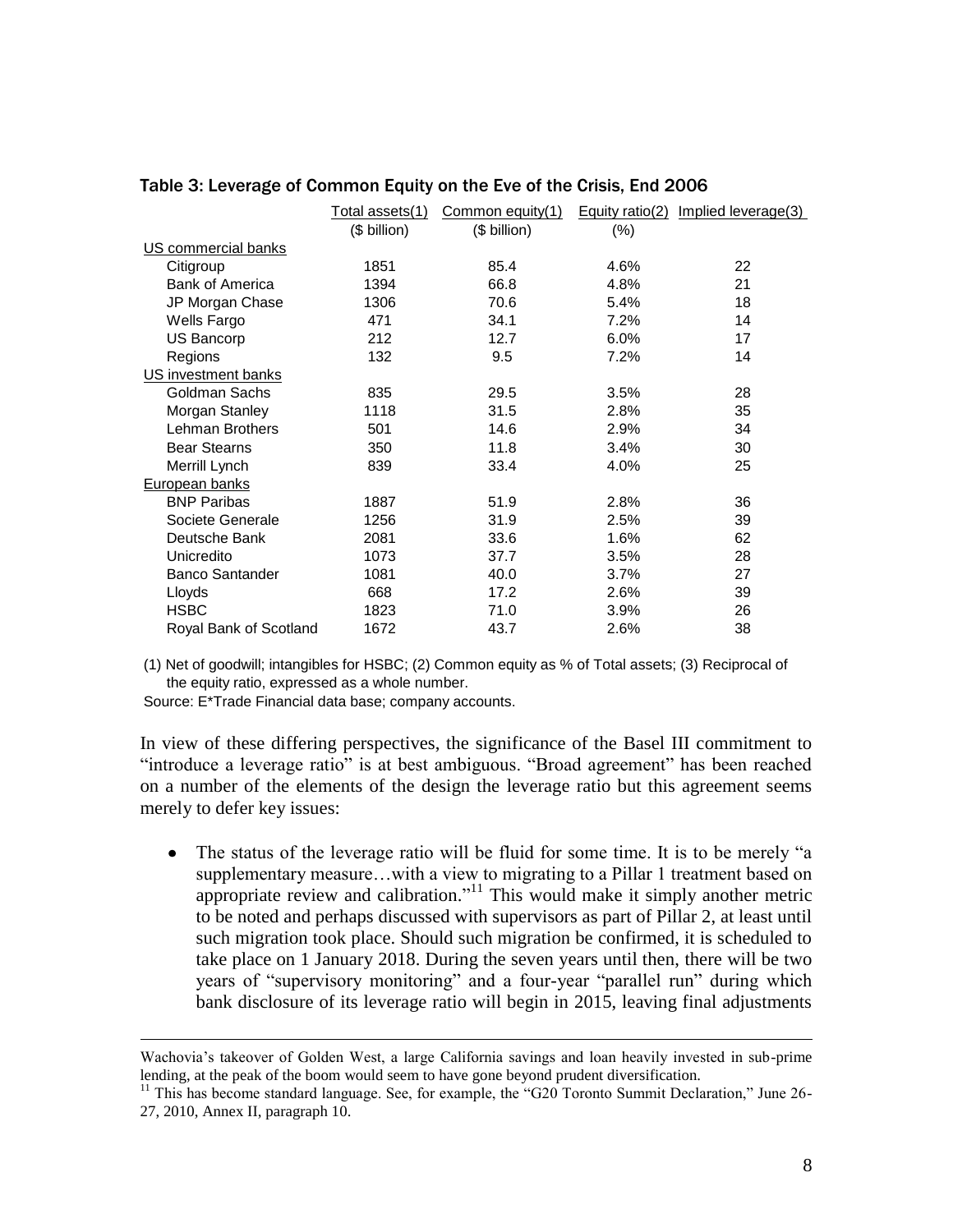based on experience to be made in 2017. The decision about giving it any force, i.e., as a requirement under Pillar 1, will presumably be made at that point.

- An exposure measure, i.e., the asset base, has been agreed for purposes of testing during the parallel run. A central issue was how to deal with important differences between International Financial Reporting Standards (IFRS), used outside the United States, and Generally Accepted Accounting Principles (GAAP), used in the United States, as regards derivatives and repurchase agreements (see Box 1). The Committee's original proposal of December 2009 recognized the importance of counterparty and other forms of risk, even where market risks are covered, by focusing on gross exposures. This met resistance from the industry, and the Committee finally agreed to abandon this in favor of integrating off-balance sheet items and derivatives essentially by using Basel II formulae and methods. This involves "netting" of derivative and repo exposures. For banks active in derivative markets, this will imply a substantially lower asset base for calculating any capital requirements under the leverage ratio.
- The capital measure to be used has not been decided. In December, the  $\bullet$ Committee promised to use a "high quality" measure, with Tier 1 Capital and its "predominant form" to be "considered." This strongly suggests that broader alternatives to tangible common equity have been under consideration. In July, the Committee cited a "strong consensus" in favor of the new definition of Tier 1 Capital, and the parallel run to start in 2013 will use this, but "the Committee also will track the impact of using total capital and tangible common equity." This appears to reflect the differing European and U.S. perspectives on the importance of equity, suggested by the focus of their respective bank stress tests (see below): The European analysis focused on *Tier 1 Capital* and provided information about *Total Regulatory Capital*, with no reference to any predominantly equity measure. The U.S. analysis considered both *Tier 1 Capital* and a *Tier 1 "common"* equitybased measure, emphasizing the latter, while not considering any broader measures such as *Total Regulatory Capital*.
- Unless Pillar 1 status is agreed upon, a lower limit is not likely to be meaningful.  $\bullet$ Furthermore, if the lower limit is too low, it will be ineffective in restraining leverage. For the parallel run to begin in 2013, a 3 percent minimum will be tested. On the basis of the minimum requirements cited above, this could suggest a lower bound for common equity of around 2.25 percent of the asset base, consistent with leverage up to a factor of 44. A "capital conservation" buffer will supplement this, see below, and if fully implemented, could reduce this factor to around 40.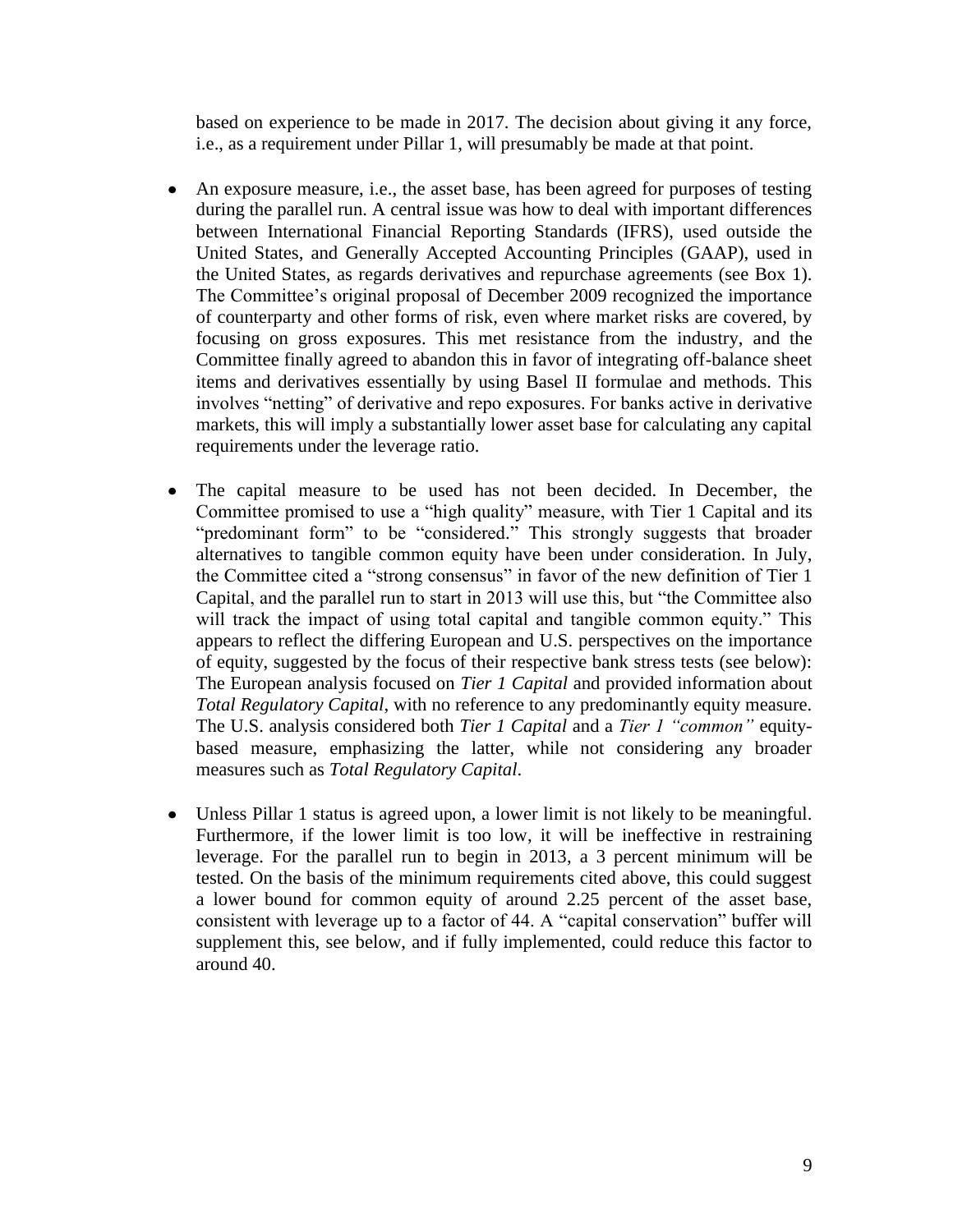#### Box 1

#### **The Impact of "Netting" of Derivative and Repo Exposures: The Case of Deutsche Bank**

Differences in the treatment of derivatives and repurchase agreements under IFRS, which reports gross exposures, and GAAP, which reports them on a net basis, are material. In the case of Deutsche Bank, total assets more than doubled in the three years to 2008 on an IFRS basis before falling by one third in 2009 (Table 4, upper panel). Virtually all the variation reflected the rise and fall of trading account assets, mainly due to derivative activity.

Deutsche Bank has provided a summary of its 2008 accounts on IFRS and GAAP bases for comparison (lower panel). The very large gross figure for derivatives under IFRS falls by nearly 90 percent when netted and restated on GAAP basis. Some other items are also affected to a smaller degree. The overall balance sheet, the basis for calculating any leverage ratio, would be smaller by more than half under GAAP reporting than as actually reported under IFRS.

It is important to note that comparisons of balance sheet size or leverage between European banks and U.S. banks must be made cautiously in light of these differences since derivative activity can vary significantly across banks and over time.

| A. Balance sheet at end-year on IFRS basis (without "netting"), 2005-2009                                |               |                 |             |                                                     |                      |  |  |  |  |  |
|----------------------------------------------------------------------------------------------------------|---------------|-----------------|-------------|-----------------------------------------------------|----------------------|--|--|--|--|--|
| (billion euros)                                                                                          |               |                 |             |                                                     |                      |  |  |  |  |  |
|                                                                                                          | <u> 2005 </u> | 2006            | 2007        | 2008                                                | <u>2009</u>          |  |  |  |  |  |
| Trading account assets                                                                                   | 448.4         | 1104.7          | 1378.0      | 1623.8                                              | 965.3                |  |  |  |  |  |
| Other assets                                                                                             | 543.7         | 479.8           | 547.0       | 578.6                                               | 535.4                |  |  |  |  |  |
|                                                                                                          |               |                 |             |                                                     |                      |  |  |  |  |  |
| Total assets                                                                                             | 992.1         | 1584.5          | 1925.0      | 2202.4                                              | 1500.7               |  |  |  |  |  |
|                                                                                                          |               |                 |             |                                                     |                      |  |  |  |  |  |
| B. Balance sheet at year-end 2008 on IFRS (no "netting") and GAAP (with "netting") bases                 |               |                 |             |                                                     |                      |  |  |  |  |  |
|                                                                                                          |               | (billion euros) |             |                                                     |                      |  |  |  |  |  |
| Accounting system                                                                                        | <b>IFRS</b>   |                 | <b>IFRS</b> | <b>GAAP</b>                                         | Difference:          |  |  |  |  |  |
| (as reported by:)                                                                                        |               |                 |             | (E*Trade Financial) (Deutsche Bank) (Deutsche Bank) | <b>IFRS and GAAP</b> |  |  |  |  |  |
| Trading account assets                                                                                   | 1623.8        |                 |             |                                                     |                      |  |  |  |  |  |
| o/w Derivatives                                                                                          |               |                 | 1224.5      | 128                                                 | 1096.5               |  |  |  |  |  |
| Non-derivative trading assets                                                                            |               |                 | 247.5       | 247.5                                               | 0                    |  |  |  |  |  |
| Reverse repos and borrowed sec.                                                                          | n.a.          |                 | 168         | 161                                                 | 7                    |  |  |  |  |  |
| Net loans                                                                                                | 269.3         |                 | 269.3       | 269.3                                               | $\Omega$             |  |  |  |  |  |
| Brokerage, sec-related receivables                                                                       | n.a.          |                 | 104.1       | 35.1                                                | 69                   |  |  |  |  |  |
| Other assets*                                                                                            | 309.3         |                 | <u> 189</u> | <u>189.1</u>                                        | $\overline{0}$       |  |  |  |  |  |
|                                                                                                          |               |                 |             |                                                     |                      |  |  |  |  |  |
| Total assets                                                                                             | 2202.4        |                 | 2202.4      | 1030                                                | 1172.4               |  |  |  |  |  |
| n.a. not available, I.e. sources' presentations differ.                                                  |               |                 |             |                                                     |                      |  |  |  |  |  |
| *Includes cash; near-cash; land, prop. and equip.; intangibles; and other as well as unidentified items. |               |                 |             |                                                     |                      |  |  |  |  |  |
|                                                                                                          |               |                 |             |                                                     |                      |  |  |  |  |  |

#### Table 4: Accounting for Derivatives and Repos: The Case of Deutsche Bank

Source: Company accounts, as reported in the E\*Trade Financial data base; Deutsche Bank 20-F filing for 2008 and for IFRS/GAAP comparison.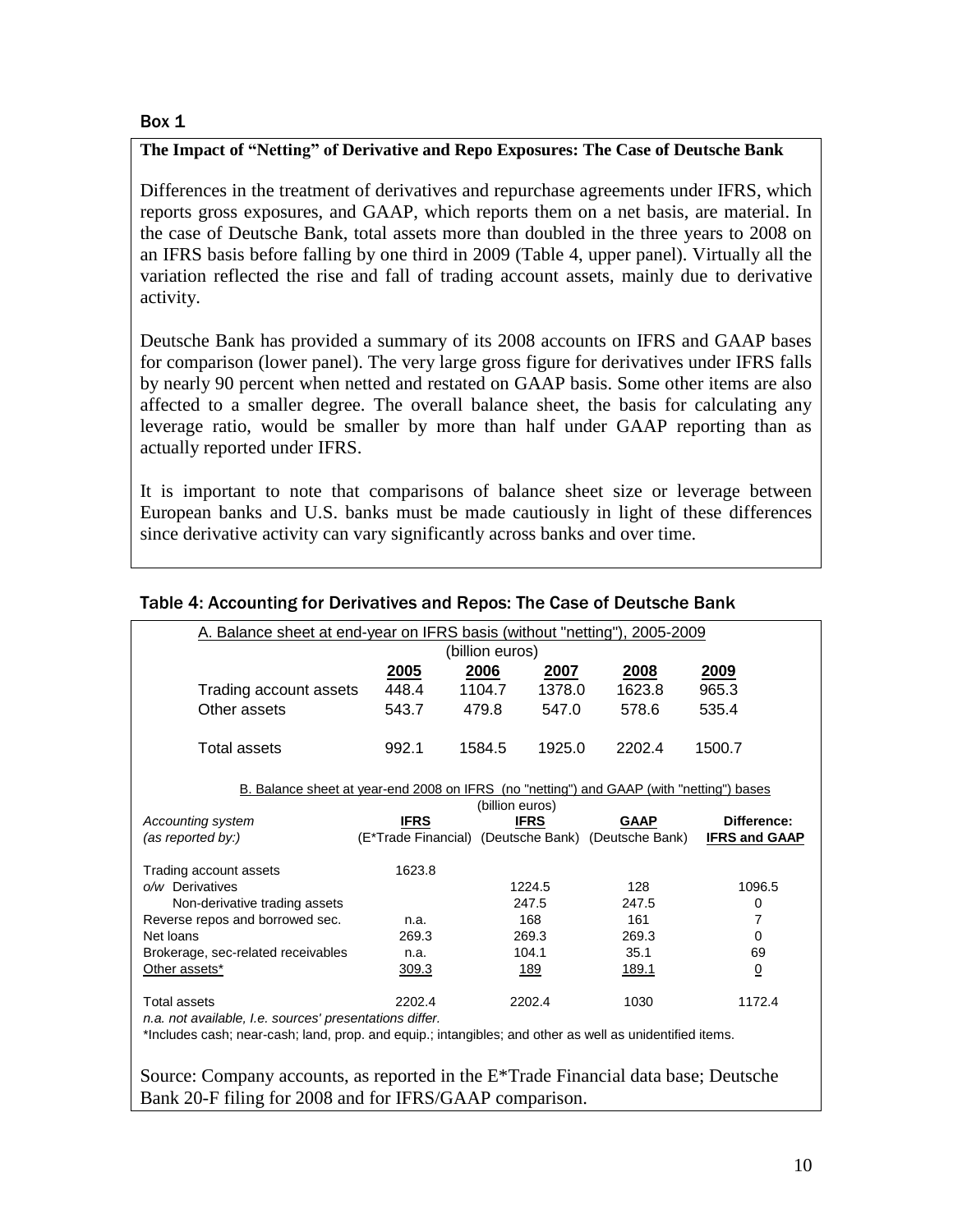### *Pro-Cyclicality*

Basel II's use of credit ratings and market data to determine risk weights introduced an important element of pro-cyclicality into the calculation of minimum capital requirements (see Box 2). This has encouraged deleveraging and amplified the crisis. Basel III includes some steps to dampen this pro-cyclicality:

- A "capital conservation buffer," to consist of common equity, will be required over and above the regulatory minimum described above. In normal times, this will be at least 2.5 percent of risk-weighted assets, effectively bringing the minimum equity requirement to 7 percent of risk-weighted assets and the Tier 1 requirement to 8.5 percent. This buffer will be available to absorb losses, i.e. decline, during periods of economic and financial stress. To maintain these buffers, banks could be required to reduce dividends and share buybacks.
- A separate "countercyclical buffer" to be in effect when there is excess credit growth resulting in a system-wide build up of risk while still respecting minimum requirements will also "be implemented according to national circumstances." A range of 0-2.5 percent of risk-weighted assets to be met by common equity of other fully loss absorbing capital is suggested. No time frame for implementation is given.

The Committee is also looking for ways to introduce a longer-term horizon into the calibration of the formulae for risk weights, where appropriate, and it is encouraging supervisors to override the formal rules using Pillar 2 authority if necessary. It will promote more conservative, forward-looking loss provisioning,<sup>12</sup> and proposes to adjust regulatory capital definitions to reflect any failure to comply in this regard.

### *Liquidity Management*

An extensive framework for measuring liquidity risk, setting standards, and monitoring largely mimics the approach to capital standards: it defines asset and liability classes, introduces formulae, assigns weights, and imposes ratio constraints on portfolio management. Two new measures of liquidity risk and requirements relating to them are introduced. One is the *Liquidity Coverage Ratio*, a vehicle designed to promote shortterm resiliency by ensuring that institutions have enough high quality liquid resources to survive an acute stress scenario for one month. After a period of observation, minimum standards will be effective from 2015. The other is the *Net Stable Funding Ratio*, designed to promote stable sources of funding on an ongoing structural basis. Minimum standards will come into effect in 2018. See below for more comments about this framework.

 $\overline{a}$  $12$  In particular, it endorses the IASB principle to base provisions on "expected" losses rather than "incurred" losses.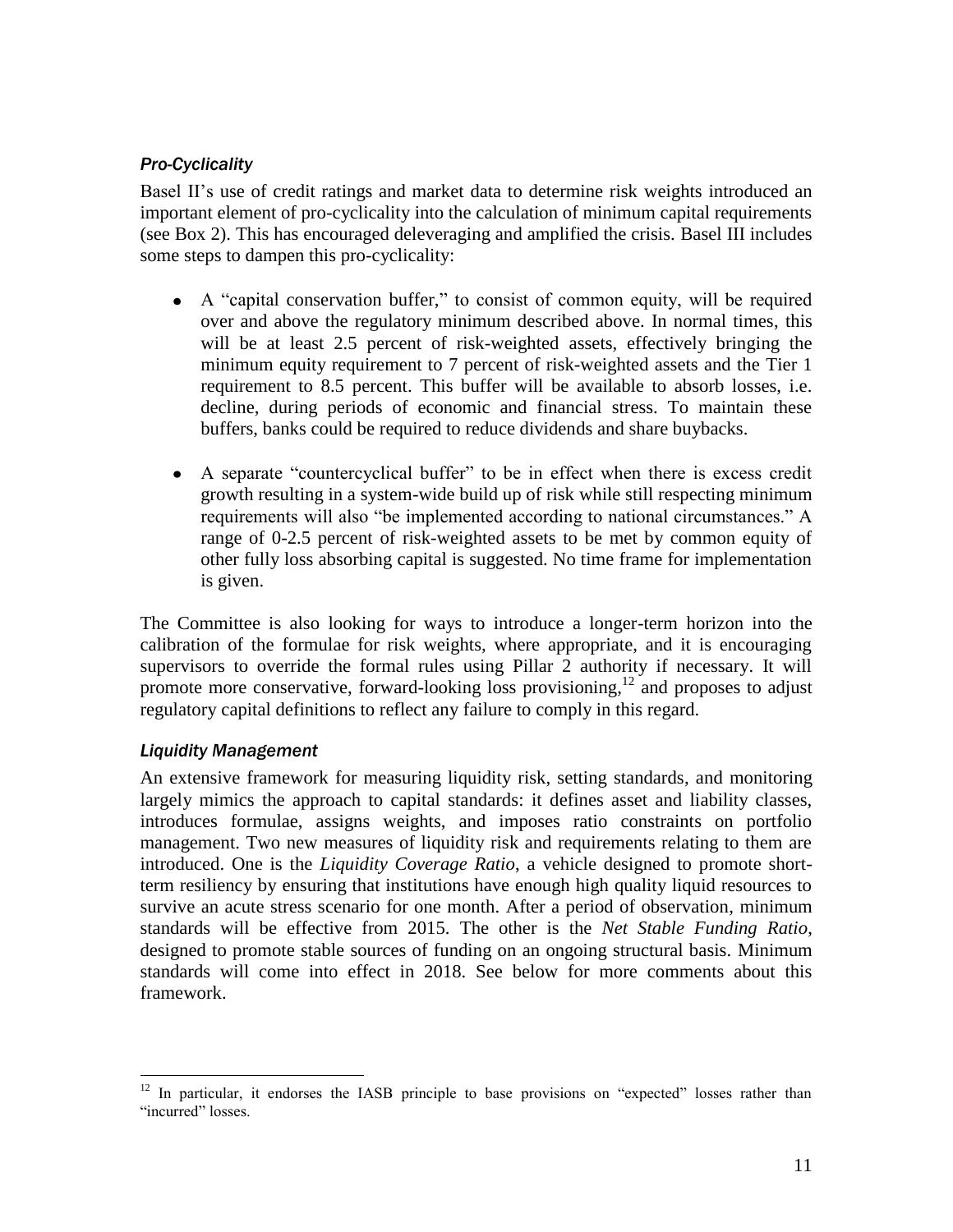#### Box 2

 $\overline{a}$ 

#### **Arbitrage and Pro-Cyclicality under Basel II**

Under Basel I, the major source of arbitrage was the differing regulatory treatment, i.e., the risk weight variations, of **different assets**. Basel II, especially in conjunction with the development of the market for credit default swaps (CDS), facilitated another source of arbitrage: the risk of the **same asset** can be transferred easily between financial institutions subject to **different regulatory regimes**. For example, a bank under the "standardized" regime acquiring risky assets carrying a 100 percent risk weight, such as nonprime corporate real estate, can insure these by buying a CDS from an institution with a AAA credit rating. This allows the risk weight to be reduced to 20 percent (see Table 1), reducing the capital charge by 80 percent. If the seller of the CDS is not subject to a corresponding and offsetting increase in capital requirements, say because it is outside the system, the capital backing for the asset in the banking system as a whole falls.

This arrangement helped create a strong market for CDS especially in Europe, where Basel II is applied widely and implementation was rapid. Banks there were often buyers, and at least one large U.S.-based AAA rated insurer was a major seller. Andrew Ross Sorkin<sup>13</sup> relates that in its August 2008 10Q filing, AIG reported that \$307 billion of a notional \$441 billion exposure of its Financial Products unit's "super senior" CDS portfolio was "written to facilitate regulatory capital relief for financial institutions primarily in Europe." This could have reduced capital charges for European banks under the standard regime by as much as \$19.6 billion (80 percent of \$307 x .08). If some buyers used the internal ratings-based regime, this figure could conceivably be higher. Sorkin also reported, based on a confidential source, that in early September 2008, AIG's 12,000 individual derivative contracts included \$1 trillion concentrated with just 12 major financial institutions.

The pro-cyclicality of Basel II becomes evident when one considers the implications of a credit downgrade by rating agencies for AIG as the economic and financial situation deteriorated in 2008. Under the standard regime, summarized in Table 1, the risk weight of an exposure to AIG would rise from 20 percent to 50 percent in the event of a drop below AA-, a process that began just before the Lehman Brothers bankruptcy, and to 100 percent if the downgrade went to BBB+, still investment grade. A drop to A+ would have implied an increase in minimum capital requirements of more than \$7 billion on the \$307 super senior CDS mentioned above alone. One can only guess what it might have implied for the 12 institutions with \$1 trillion of exposure. Many banks could have been facing large increases in capital charges, known as a "cliff effect." The demand for collateral by the holders of the CDS, which shortly afterward triggered the Federal Reserve takeover, needs to be understood in that light.

<sup>&</sup>lt;sup>13</sup> Andrew Ross Sorkin, *Too Big to Fail*, Allan Lane, London 2009. See chapters 12 and 16.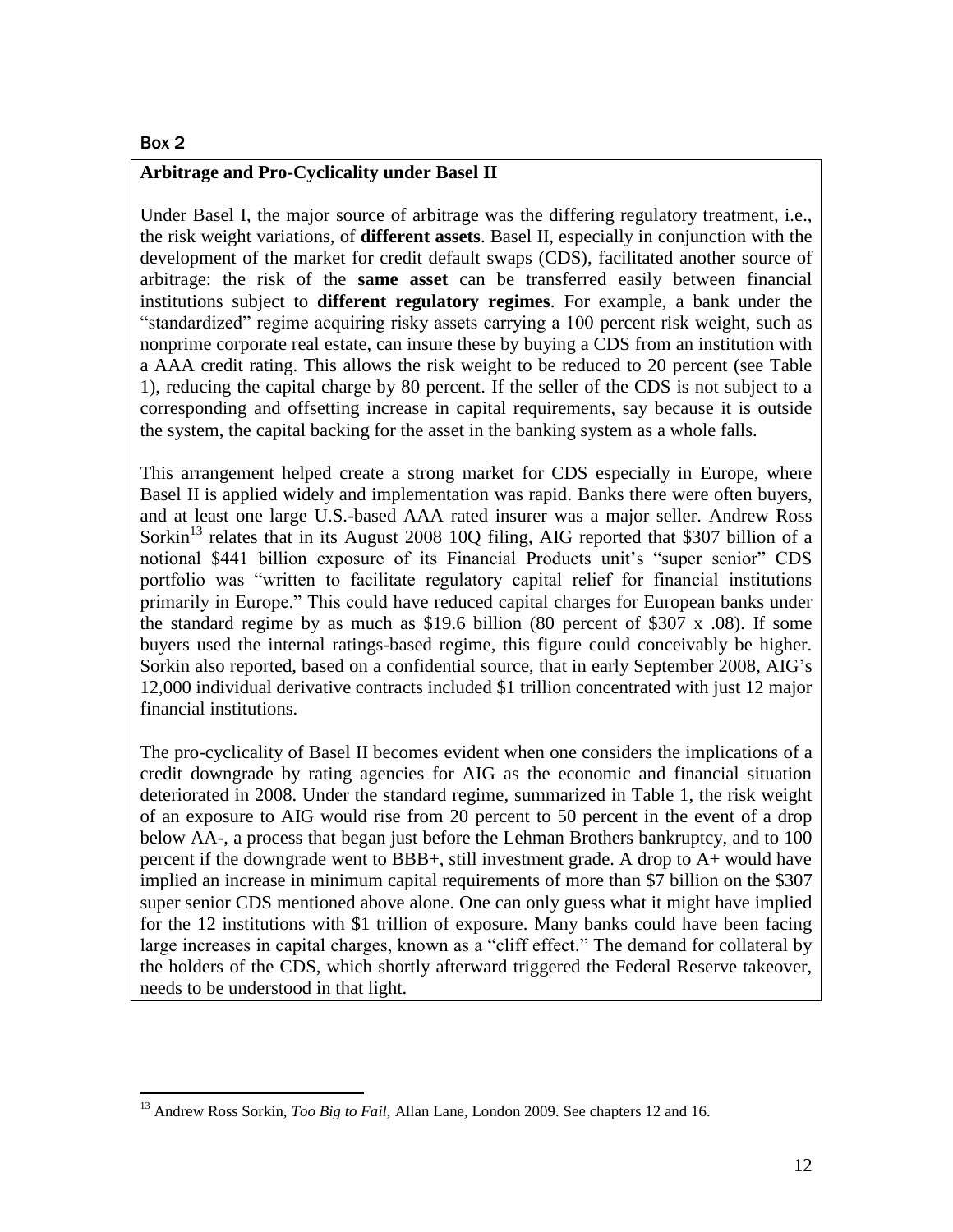## III. Persisting Deficiencies in the Basel Framework

Some of the changes introduced with Basel III will be for the better. The changes to definitions of capital go in the right direction, some damping of the pro-cyclicality introduced with Basel II is likely, and the various changes to calibration will work to raise minimum equity requirements. While the transition seems too long – the transition from the Maastricht Treaty in 1992 to the introduction of the euro in 1999 was shorter – bank management can be expected to take some account of future rules at some stage before they come into effect.

Other changes introduced with Basel III are less helpful. Most important, the need for the liquidity management framework and set of rules is unclear. It may be true that most crises at financial institutions manifest themselves in their final stages as liquidity problems, i.e., the banks run out of cash. But it does not follow that liquidity is the source of the problem or that an international regulatory framework for managing it is helpful. Indeed, since ensuring access to liquidity is a core function of central banks – many of whom have supervisory responsibilities – it is unclear what a new regulatory regime is intended to add. Overall this distracts from more important issues: the capital adequacy framework and resolution regimes to ensure that problems are addressed while banks are still solvent.

So long as a bank is solvent, with an adequate level of equity, its management should be capable of managing its own liquidity. If it does this so poorly that continued operations become impossible, a good resolution regime should take over and deal with the situation without needing recourse to taxpayers. Prompt intervention to avoid systemic damage should involve a change of management and possible restructuring, with any necessary costs paid at the expense of the bank's equity.

Where a bank is insolvent, or nearly so, good liquidity management will only defer addressing the core issue. Liquidity problems are little more than a messenger that delivers bad news and forces necessary restructuring or an end to operations.

The design of the proposed liquidity framework highlights the other major unhelpful change from Basel III: more complexity and further override of management discretion by internationally agreed rules that make little allowance for banks' different businesses or national contexts.

At the level of detail, the bias towards government bonds contained in the framework may seem helpful in an era of large deficits, but a regulatory subsidy for governments can only come at the expense of private borrowers, and especially small and medium-sized enterprises. Furthermore, as the evolving European crisis suggests, government bonds are not necessarily risk-free in jurisdictions where there is no local fiat currency that the government controls. In extreme circumstances, the liquidity rules proposed could even contribute toward solvency problems, especially where government paper must be marked to market to recognize valuation changes.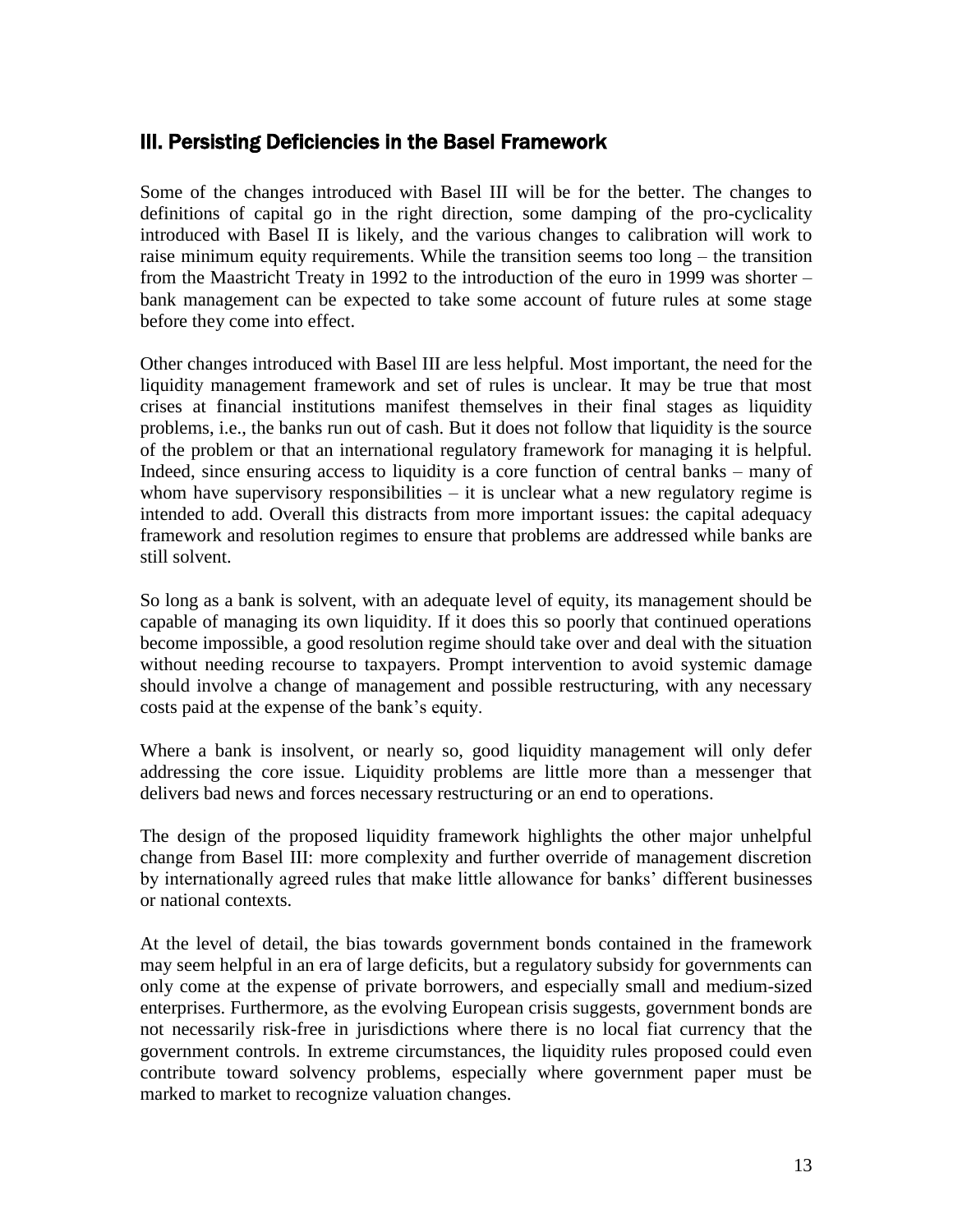The more fundamental problems, however, are rooted in the original design of the Basel framework, not introduced by Basel III and not addressed by it:

- *Its conceptual underpinnings are poor*. The capital charges are "portfolio invariant," i.e., they do not depend on what else is in the portfolio. Diversification has no role to play. This feature keeps the calculation of capital charges simple and facilitates comparability of treatment across countries, which is convenient from a practical regulatory standpoint. But the conditions under which this makes sense turn out to be a very strong and improbable: only one "systematic" risk factor exists, proxied by the global economic cycle. This denies the possibility of regional, national, or sectoral developments against which a prudent bank would wish to diversify, such as a sub-prime crisis confined to the United States and out of sync with the industrial cycle in Asia. Analysis undertaken at the Federal Reserve concluded that "if there are indeed pockets of risk," imposing portfolio invariance "may significantly" bias minimum capital requirements downward for a regional or specialized lender.<sup>14</sup>
- *It is biased against diversification.* Variations in risk weights constitute differential regulatory treatment across asset classes, effectively creating regulatory taxes and subsidies. This encourages portfolio concentration in favored asset classes. The three major asset classes favored by Basel I with low risk weights have been sovereign debt, claims on OECD banks, and appropriately regulated security firms and secured residential real estate. These have been the asset classes at the center of the U.S. sub-prime and European sovereign debt crises.
- *It demands too little equity and permits too much leverage*. Variations in risk  $\bullet$ weights also encourage arbitrage to reduce overall capital requirements and their associated costs. No floor to capital requirements exists except what the very low leverage ratio may imply once it achieves Pillar 1 status. As late as 2015, before the 2.5 percent capital conservation buffer begins its phase-in, and provided reductions for risk weighting remain at their 2009 averages (around 75 percent in the United States and 50 percent in Europe, see Table 4 below), permissible leverage of equity, on average, will be very high:<sup>15</sup> nearly 30 in the United States and 44 for Europe, above pre-crisis levels for many banks. Even from 2019, when the new rules are fully phased in, leverage limits would average around 19 in the United States and 28 in Europe. A limit dictated by the leverage ratio around 40 would have no effect except for banks that reduced their average risk-weights to around 35 percent or less. Given the bias toward system interconnectedness, widespread low capital levels seem likely to remain as invitations to systemic threats.

<sup>14</sup> Gordy, M D. (2003), "A Risk-Factor Model Foundation For Ratings-Based Bank Capital Rules," *Journal of Financial Intermediation*, vol.12, p.222.

<sup>15</sup> Permissible leverage figures are derived as reciprocals of the implied common equity requirements reported in the final two columns of Table 2.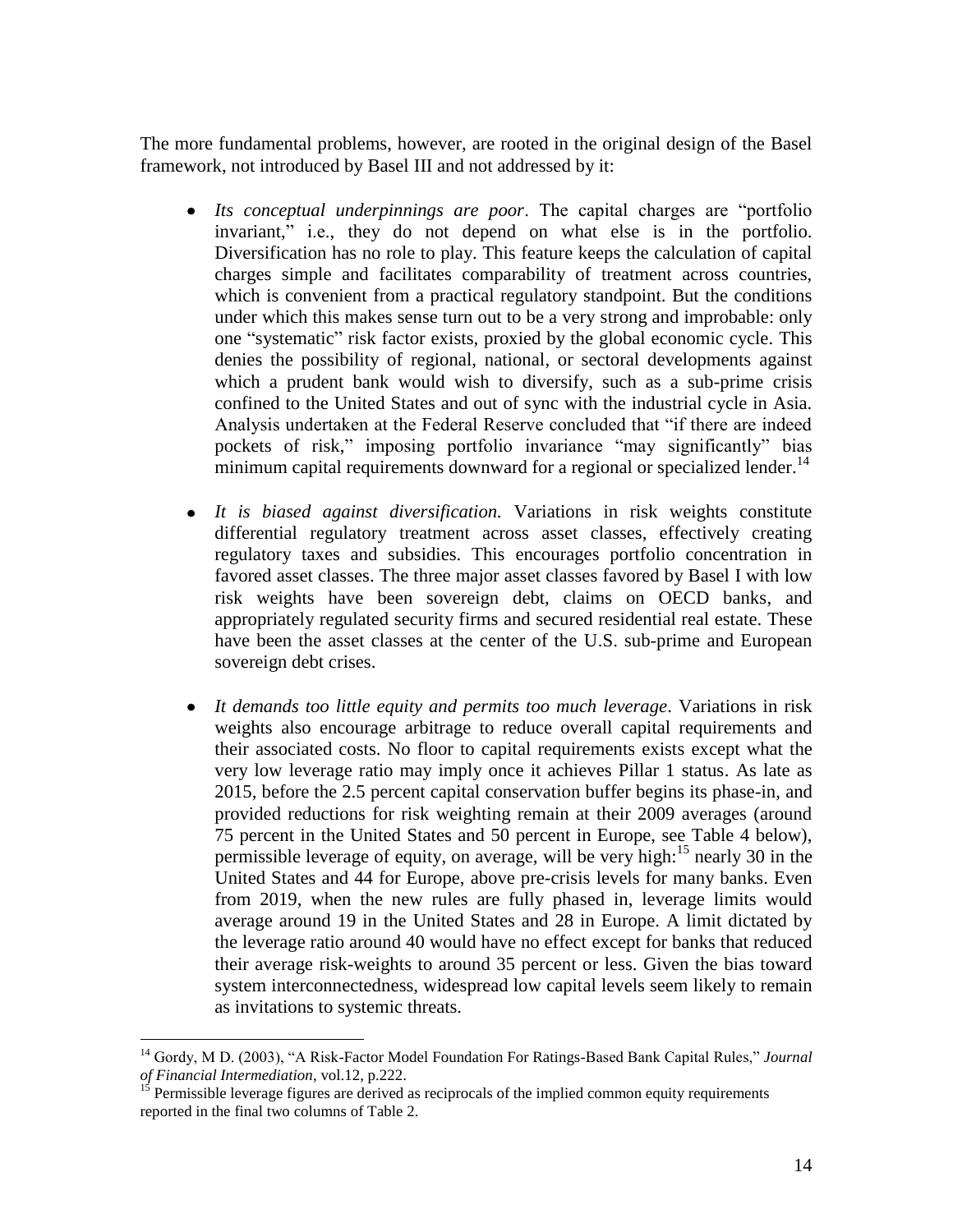# IV. Transparency and Basel Arithmetic: The Example of the Stress Tests<sup>16</sup>

An unfortunate feature of the Basel framework is that it employs terminology for its main calculations and constructs that nonspecialists can easily understand as referring to more conventional concepts. Consequently, financial analysis and public policy debate relating to individual banks or to the banking system as a whole should be interpreted cautiously.

The ambiguity of the term "capital," which may contain varying amounts of common equity, has already been noted. The other source of obfuscation is the risk-weighting system for deriving capital charges. This system is used to generate an aggregate called "risk-weighted assets," which can easily be confused with the size of the balance sheet. The various ratios deriving from these measures, which are used as metrics for capital adequacy and widely cited in financial analysis, are essentially arbitrary numbers. They have little economic or financial interpretation and will almost invariably overstate a bank's equity strength or solvency if interpreted as germane in that context.

Table 5 illustrates the kind of divergence that is common between the Basel concepts and more commonly used measures.

- The top panel shows that risk-weighted assets, which are the basis for calculating capital requirements, are significantly lower than actual assets on the balance sheet. The difference at the aggregate level has consistently run around 25 percent in the United States and close to 50 percent in the euro area. <sup>17</sup> This difference between regions is probably exaggerated to some degree by the differences between IFRS and GAAP accounting as regards derivatives (see Box 2, above).
- The lower panel reports Tier 1 Capital and its common equity component ("Tier 1) common capital") for selected U.S. banks at the end of 2008, as reported by the Federal Reserve in its 2009 stress test, as well as balance sheet measures as reported in published accounts. The nonequity component of Tier 1 Capital is highly variable across banks. This, to an important degree, reflects responses to the crisis during 2008, but it is an indication of how variable the meaning of the Basel concepts can be if there is an incentive to manipulate them.

The impact on ratios can be severe. A Tier 1 Ratio of 6 percent, taken as a benchmark in both the European and U.S. stress tests and the new minimum from 2015, translates to

<sup>&</sup>lt;sup>16</sup>See Federal Reserve Board, *The Supervisory Capital Assessment Program: Overview of Results*, May 7, 2009; and Committee of European Bank Supervisors, *Aggregate outcome of the 2010 EU wide stress test,* coordinated by CEBS in cooperation with the ECB, July 23, 2010.

<sup>&</sup>lt;sup>17</sup> The notable drop from 2007 in the euro area mainly reflects the reductions in risk weights under Basel II. In the United States, implementation of Basel II was on a slower track, which has been taken over by crisisrelated events. The decline in average risk weights from 2008 may reflect the incorporation of Goldman Sachs, Morgan Stanley, Merrill Lynch, and Bear Stearns into the statistics following mergers and changes in status.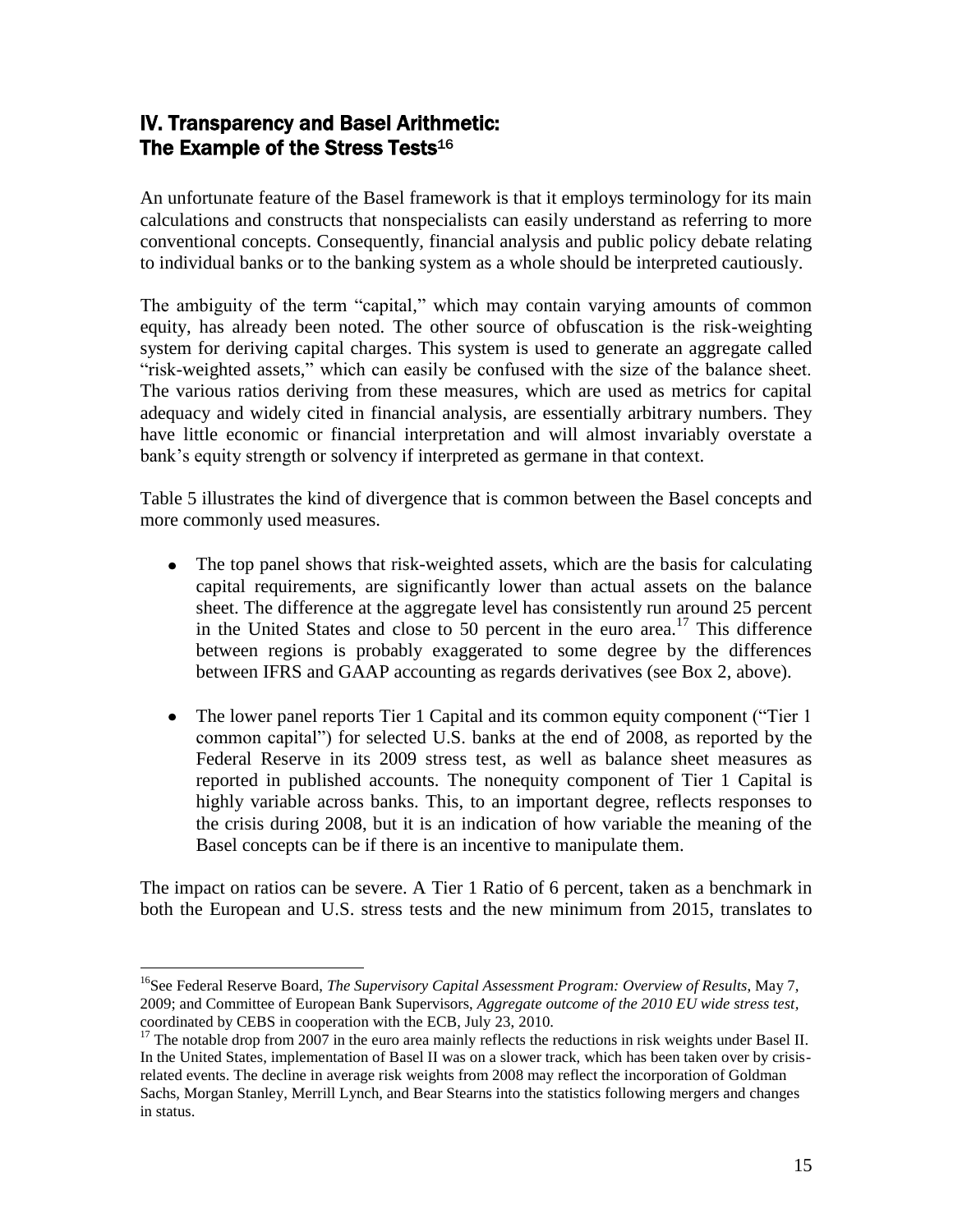common equity backing for the balance sheet of only 2.25 percent (implied leverage 44, cited earlier), if:

- Risk weighting is in line with the euro area average of around 50 percent; and
- Common equity is assumed to be three-quarters of the Tier 1 total, consistent with new 2015 minima.

Even if Tier 1 Capital consisted entirely of common equity, the equity backing would be 3 percent and the implied leverage would be 33. These figures would be similar to those for some of the U.S. investment banks that disappeared in the crisis or have now become commercial banks (Table 3).

#### Table 5: Regulatory Constructs Compared with Balance Sheet Data

*A. Banking system size:actual data and risk-weighted totals, end year* 

|                 |                                      | 2005   | 2006   | 2007   | 2008       | 2009   |
|-----------------|--------------------------------------|--------|--------|--------|------------|--------|
| US banks        |                                      |        |        |        |            |        |
|                 | Total assets (\$ billions)           | 10879  | 11862  | 13034  | 13841      | 13108  |
|                 | Risk weighted assets (\$ billions)   | 8141   | 8881   | 9809   | 10011      | 509    |
|                 | (as share of total assets)           | 75%    | 75%    | 75%    | <b>72%</b> | 73%    |
| Euro area banks |                                      |        |        |        |            |        |
|                 | Total assets (euro billions)         | 23.634 | 25.945 | 29.440 | 31.837     | 31.147 |
|                 | Risk weighted assets (euro billions) | 12.699 | 14.134 | 14.385 | 15.795     | 15.302 |
|                 | (as share of total assets)           | 54%    | 54%    | 49%    | 50%        | 49%    |

Source: FDIC, all depository instituions for US; ECB, risk-weighted assets as reported by the Institute of International Finance for Euro area.

| B. Measures of Bank Capital for selected US banks, end 2008, \$ billions |  |
|--------------------------------------------------------------------------|--|
| (as a pecentage of Tier 1 capital in bold)                               |  |

| as a poccritage of fiel I capital in bold) |             |       |         |             |            |            |         |           |      |       |
|--------------------------------------------|-------------|-------|---------|-------------|------------|------------|---------|-----------|------|-------|
| Bof A                                      | <b>BNYM</b> | Citi  | Goldman | <b>JPMC</b> | M. Stanley | <b>PNC</b> | Regions | State St. | USB  | Wells |
|                                            |             |       |         |             |            |            |         |           |      |       |
| 173.2                                      | 15.4        | 118.8 | 55.9    | 136.2       | 47.2       | 24.1       | 12.1    | 14.1      | 24.4 | 86.4  |
| 74.5                                       | 11.0        | 22.9  | 34.4    | 87.0        | 17.8       | 11.7       | 7.6     | 10.8      | 11.8 | 33.9  |
| 43%                                        | 71%         | 19%   | 62%     | 64%         | 38%        | 49%        | 63%     | 77%       | 48%  | 39%   |
|                                            |             |       |         |             |            |            |         |           |      |       |
| 95.2                                       | 6.5         | 114.5 | 59.6    | 118.9       | 46.5       | 16.5       | 11.3    | 8.2       | 17.7 | 76.5  |
| 55%                                        | 42%         | 96%   | 107%    | 87%         | 99%        | 68%        | 93%     | 58%       | 73%  | 89%   |
| 57.5                                       | 3.7         | 43.8  | 43.1    | 87.0        | 27.4       | 16.5       | 8.0     | 6.4       | 9.8  | 45.2  |
| 33%                                        | 24%         | 37%   | 77%     | 64%         | 58%        | 68%        | 66%     | 45%       | 40%  | 52%   |
|                                            |             |       |         |             |            |            |         |           |      |       |

Source: Federal Reserve Board, *The Supervisory Capital Assessment Program: Overview of Results,* May 7, 2009 for the Tier 1 measures; company reports, as reported in the E\*Trade Financial data base, for balance sheet data.

The recent European stress tests need to be interpreted cautiously in this light. These tests were applied to 91 of Europe's largest banks, comprising around 65 percent of the banking assets in the EU. They were designed to assess the ability of banks to absorb shocks and survive moderate recession in the EU, involving no growth this year and -0.4 percent next year. For the euro area, the cumulative fall in output is 0.8 percent.<sup>18</sup> The evolution of Total Regulatory Capital and Tier 1 Capital were both analyzed but the benchmark for the test was whether Tier 1 Capital remained above 6 percent of riskweighted assets. The results were reassuring: only seven banks failed, with a collective shortfall of only EUR 3.5 billion below the 6 percent threshold.

<sup>&</sup>lt;sup>18</sup> The test also envisaged a rise in EU unemployment from below 10 percent in Q1 2010 to 11 percent next year (from 10 percent to 11.5 percent in the euro area) and widespread falls in home prices.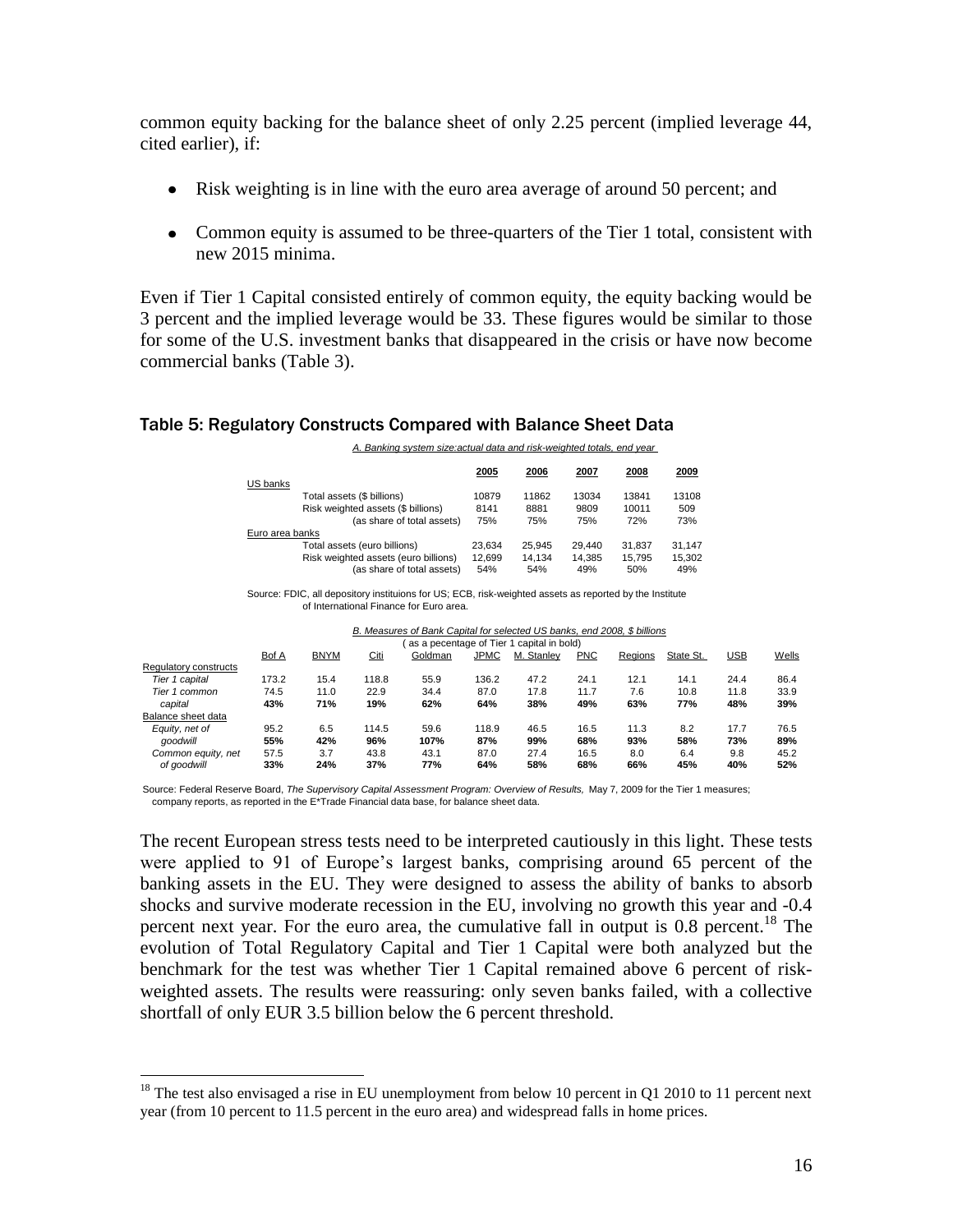Some observations:

 $\overline{a}$ 

Press reporting about the tests, when it provided any explanation of the test benchmark at all, often misrepresented the test as requiring Tier 1 Capital of at least 6 percent of assets, rather than *risk-weighted* assets.<sup>19</sup> Since risk-weighted assets for the 91 banks are only 40 percent of total assets (Table 6, column 6), this overstates the stringency of capital requirement by a factor of 2.5.

#### Table 6: Selected European Banks Covered by the EU Stress Test

(billions of euros or percentage, end of 2009)

|                         | Balance sheet data |         |                     |          |            | <b>Requiatory constructs</b> |         |         |               |                     |
|-------------------------|--------------------|---------|---------------------|----------|------------|------------------------------|---------|---------|---------------|---------------------|
|                         | Assets*            | Common  | <b>Equity Ratio</b> | Implied  | <b>RWA</b> |                              | Ave. RW | Tier 1  | Tier 1ratio   | Common Eq.as %      |
|                         |                    | equity* | ${[2]}/{[1]}$       | leverage |            |                              | ${5M1}$ | Capital | ${[7]}/{[5]}$ | of Tier 1 {[2]/[7]} |
|                         | $[1]$              | $[2]$   | [3]                 | [4]      | [5]        |                              | [6]     | [7]     | [8]           | [9]                 |
| 91 European banks       | 28,032             | n.a.    | n.a.                | n.a.     | 11,291     |                              | 40%     | 1,162   | 10.3%         | n.a.                |
| of which                |                    |         |                     |          |            |                              |         |         |               |                     |
| <b>BNP Paribas</b>      | 2046.7             | 58.5    | 2.9%                | 35       | 620.7      |                              | 30%     | 62.9    | 10.1%         | 93%                 |
| <b>Credit Agricole</b>  | 1537.9             | 26.0    | 1.7%                | 59       | 538.9      |                              | 35%     | 52.4    | 9.7%          | 50%                 |
| Societe General         | 1017.1             | 35.6    | 3.5%                | 29       | 324.1      |                              | 32%     | 34.7    | 10.7%         | 103%                |
| Deutsche Bank           | 1493.3             | 29.2    | 2.0%                | 51       | 273.5      |                              | 18%     | 34.4    | 12.6%         | 85%                 |
| National Bank of Greece | 110.9              | 6.0     | 5.4%                | 18       | 67.4       |                              | 61%     | 7.6     | 11.3%         | 79%                 |
| Unicredito              | 908.3              | 39.2    | 4.3%                | 23       | 452.4      |                              | 50%     | 39.0    | 8.6%          | 101%                |
| Rabobank                | 604.0              | 34.4    | 5.7%                | 18       | 236.3      |                              | 39%     | 33.2    | 14.1%         | 104%                |
| Grupo Santander         | 1087.6             | 45.8    | 4.2%                | 24       | 562.6      |                              | 52%     | 56.0    | 10.0%         | 82%                 |
| Svenska Handelsbanken   | 206.4              | 7.4     | 3.6%                | 28       | 94.6       |                              | 46%     | 8.6     | 9.1%          | 86%                 |
| Lloyds                  | 1156.5             | 46.5    | 4.0%                | 25       | 556.4      |                              | 48%     | 53.6    | 9.6%          | 87%                 |

\* Net of goodwill; intangibles for National Bank of Greece and Rabobank. Note: RWA = risk-weighted assets; RW = risk-weight.

*Source:* Committee of European Bank Supervisors*, Aggregate outcome of the 2010 EU wide stress test coordinated by CEBS in cooperation*  with the ECB, 23 July 2010; company accounts as reported in the E<sup>\*</sup>Trade Financial data base.

- The stress test had two variants: one based on the adverse global macroeconomic scenario described above and a second that in addition assumes an EU-specific shock arising from an aggravation of the sovereign debt crisis. The design of the sovereign debt shock understates the stresses that would emerge by considering the impact on banks' trading books but assuming that there would be no implications for the 80 percent of sovereign debt held in banking books.<sup>20</sup> The authors also report less information about this scenario than they do for the adverse scenario without the sovereign shock. Accordingly, in what follows, we disregard the sovereign shock scenario where possible.
- For most of the largest banks, and for the 91 banks in aggregate, the adverse scenario without the sovereign shock did not generate enough write-offs or other adverse pressures to lead to net losses (Table 7). Losses (i.e., impairments to the banking book and losses on the trading book) were covered by income. In many

<sup>&</sup>lt;sup>19</sup> In particular, see the *Wall Street Journal* (David Enrich, "EU Banks Survive Stress Tests," July 24, 2010, and the *International Herald Tribune* (Jack Ewing, "7 European Banks Fail Test of Strength," July 24-5, 2010). BBC news wrongly described Tier 1capital as "the strictest measure of capital" in its report "Seven EU banks fail stress test" on July 23, 2010.

<sup>20</sup> See A. Blundell-Wignall and P. Slovik, "The EU stress test and sovereign debt exposures," *OECD Working Paper*, Paris, August 2010.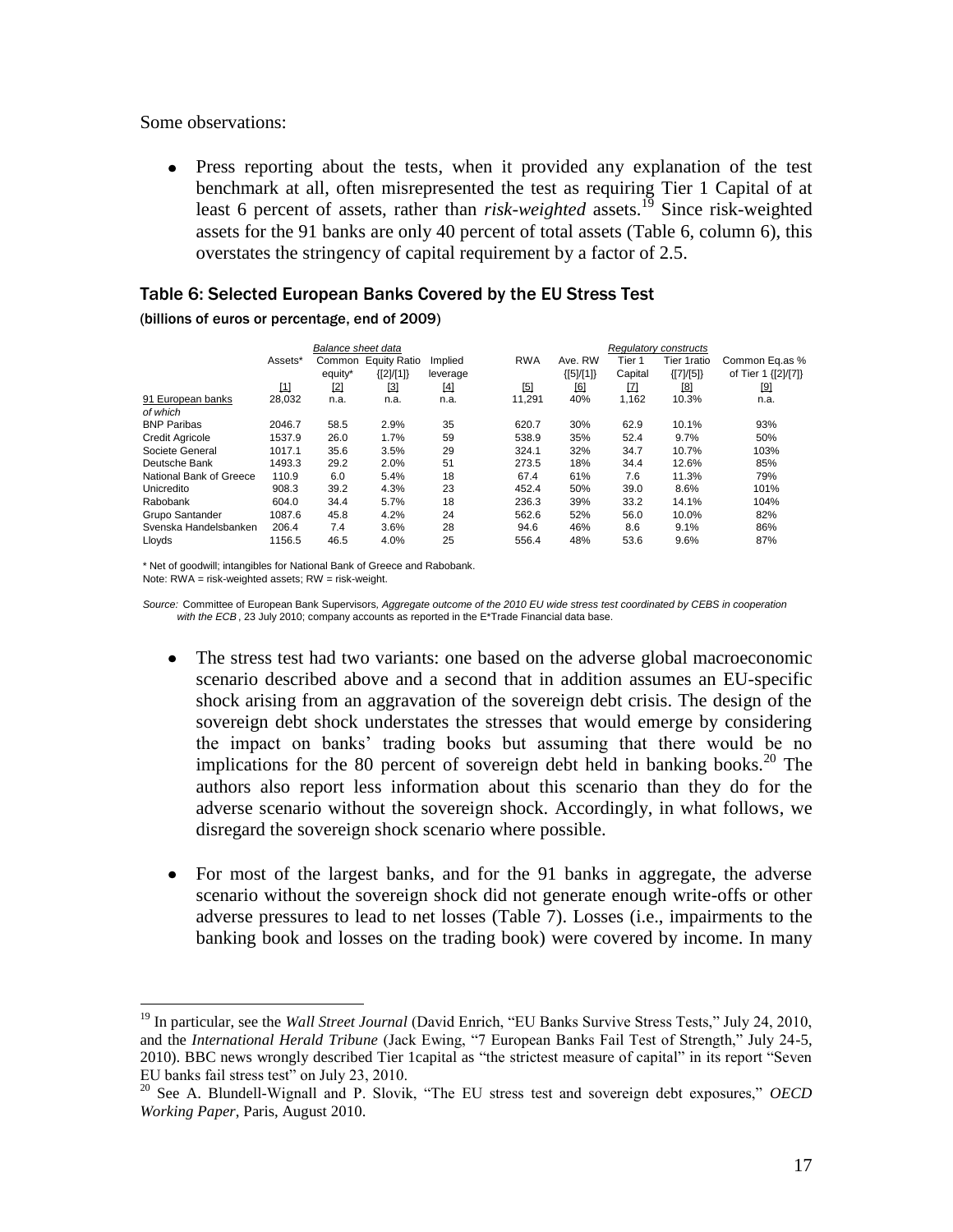other cases – the Spanish *cajas* being exceptions<sup>21</sup> – net losses were small.<sup>22</sup> While the test may reflect well on banks' **asset quality**, it sheds little light on the adequacy of their **capital** to serve as a buffer to absorb losses since this was so rarely tested.

#### Table 7: European Adverse Scenario Stress Tests, Excluding Sovereign Shocks, 2010-11

|                         | Net income* | Increase in<br><b>RWA</b><br>(billion euros) (billion euros) | Increase in<br>Tier 1 capital<br>(billion euros) | Increase in<br>Tier 1 ratio<br>(percentage points) |
|-------------------------|-------------|--------------------------------------------------------------|--------------------------------------------------|----------------------------------------------------|
| 91 European banks       | 10          | 824                                                          | 1                                                | $-0.7%$                                            |
| of which                |             |                                                              |                                                  |                                                    |
| <b>BNP Paribas</b>      | 9.4         | 69.3                                                         | 4.0                                              | $-0.4%$                                            |
| <b>Credit Agricole</b>  | 6.2         | 61.3                                                         | 2.7                                              | $-0.5%$                                            |
| Societe General         | 4.3         | 35.7                                                         | 1.8                                              | $-0.5%$                                            |
| Deutsche Bank           | 8.3         | 105.4                                                        | 4.6                                              | $-2.3%$                                            |
| National Bank of Greece | $-0.7$      | 3.8                                                          | $-0.8$                                           | $-1.7%$                                            |
| Unicredito              | $-1.9$      | 18.8                                                         | $-0.7$                                           | $-0.5%$                                            |
| Rabobank                | 4.4         | 46.0                                                         | 2.5                                              | $-1.4%$                                            |
| Grupo Santander         | 17.6        | 22.7                                                         | 3.5                                              | 0.2%                                               |
| Svenska Handelsbanken   | 2.7         | 13.3                                                         | 1.2                                              | $0.0\%$                                            |
| Lloyds                  | 1.5         | 57.6                                                         | 4.0                                              | $-0.2%$                                            |

\* Income *less* impairments in banking book and losses on trading book.

Note: RWA = risk-weighted assets

 $\overline{a}$ 

Source: Committee of Europen Bank Supervisors, *Aggregate outcome of the 2010 EU wide stress test coordinated by CEBS in cooperation with the ECB*, 23 July 2010.

- As a result, for the system as a whole, and individually for most of the banks reported in Table 7, Tier 1 Capital in fact **rises** slightly in the adverse scenario. Since the scenario is designed with a "constant balance sheet" assumption, it is unclear what is being tested besides the sensitivity of regulatory constructs. If capital rises as income exceeds losses while the balance sheet is otherwise unchanged, a sensible capital ratio should rise. But the Tier 1 Ratio at the level of the system declines by 0.7 percent, entirely due to the rise in risk weights. This largely reflects the pro-cyclical features introduced in Basel II, which raise riskweighted assets by EUR 824 billion.
- The U.S. stress test can be subjected to many of the same criticisms, although too little information was reported by the Federal Reserve to reproduce Table 7 for the U.S. test. Two differences with the European tests should be noted, however. First, the adverse scenario generated significant losses in excess of income and dedicated reserves to absorb them (\$236 billion), which implied a meaningful test

<sup>21</sup> Twenty-five of the 52 banks registering net losses in the adverse scenario are *cajas* or other small Spanish banks. The most important remaining exceptions were known problem cases often benefiting from large public support, including Royal Bank of Scotland, ABN/Fortis, Hypo Real Estate, Dexia and two large Irish banks.

 $22$  For most of the largest banks, this remains true in the sovereign shock scenario, but for the 91 banks in aggregate net losses of EUR 57 billion, or around 6 percent of Tier 1 Capital, emerge.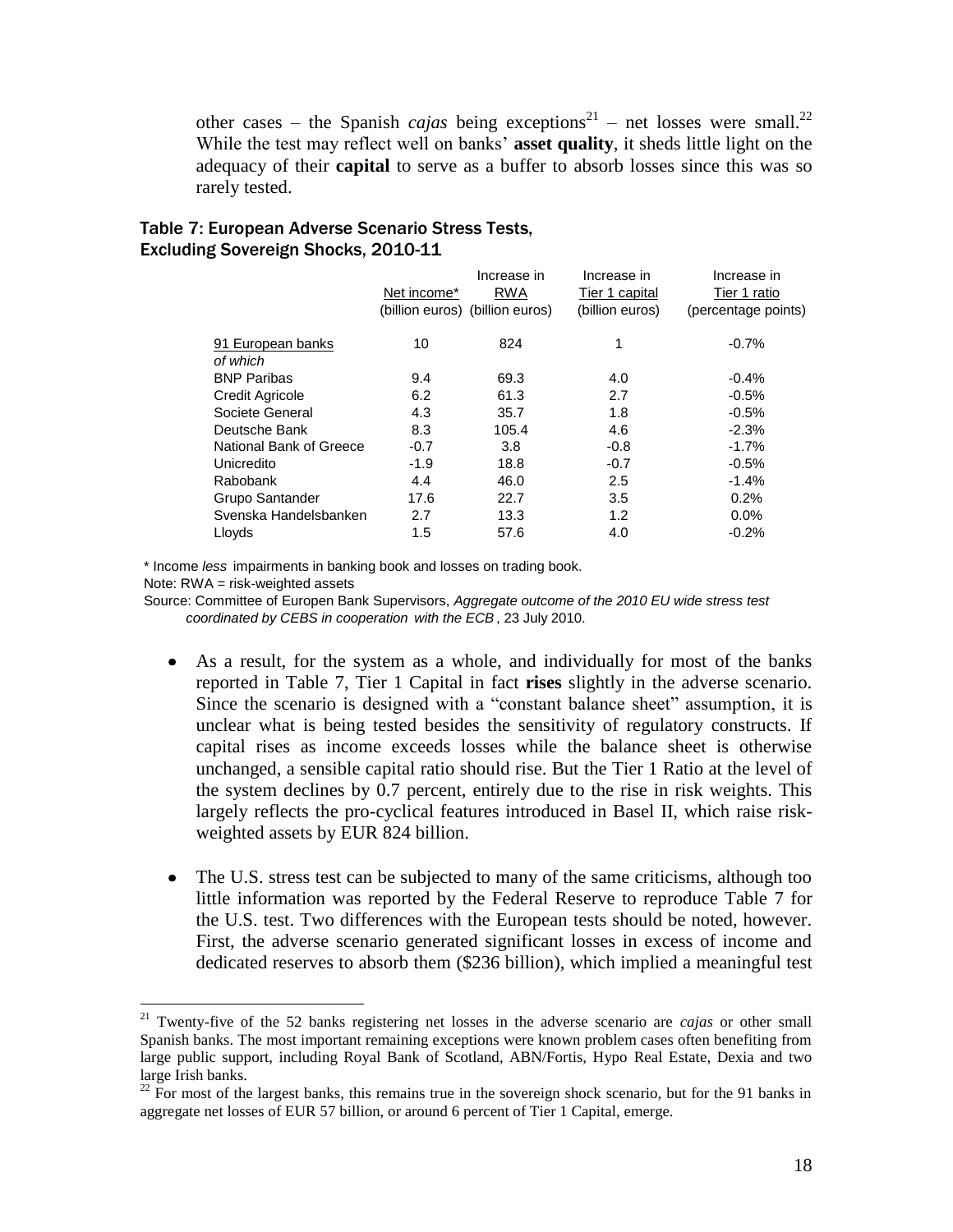of the ability of banks' capital to serve as a buffer against unexpected losses. And second, as noted above, the test applied a double benchmark: the 6 percent Tier 1 Ratio used by the Europeans but also a 4 percent ratio of the common equity component of Tier 1 Capital to risk-weighted assets. Banks had little trouble meeting the Tier 1 benchmark but the equity-based benchmark proved more demanding. The widely reported conclusion that 10 of the 19 financial firms tested were required to raise \$185 billion from their end-of-2008 position was based on shortfalls in the equity-based component not considered in the European test.

## V. Banks' Response to Basel III

The reaction of the industry to Basel III, as proposed in December 2009, has been fiercely negative. Its concerns are well-summarized in the comments posted on the BIS website by key industry federations and lobby groups. Objections boil down to two main arguments: 1) excessive complexity; and 2) severe macroeconomic consequences.<sup>23</sup> A general theme is resistance to any effective new constraints on banks' management, in particular any effective Pillar 1 requirement for more equity, notably by pressing for extensive reliance on the ineffective Pillar 2. The European Banking Federation is explicit:

"In a broad sense, we think that too much strain has been put in stressing the Pillar I of the Basel II framework….All new extraordinarily cautious measures should be placed under the scope of Pillar 2."  $24$ 

The industry's success in obtaining modifications has so far been mixed. The cool response of the Market Monitoring Group of the Institute of International Finance (IIF), which has emerged as one of the key industry spokesmen on regulatory issues, is suggestive. It merely "takes note of the progress made to date on regulatory reform, including the announcement of the final calibrations of the Basel capital requirements…"<sup>25</sup>

#### **Complexity**

 $\overline{a}$ 

Concern about complexity echoes many of the observations in section III above. The detailed changes in Basel III will interact with each other, as well as other changes being

 $^{23}$  At the level of specifics, the federations have also raised concerns about many issues, including the treatment of netting, margin arrangements, and off-balance sheet exposures for purposes of calculating the leverage ratio; proposed new definitions of capital; capital buffers; use of bonuses for capital conservation; and securitization exposures. The agreement to be presented to the G20 summit reflects concessions in some of these areas, notably those relating to the calculation of the leverage ratio.

<sup>&</sup>lt;sup>24</sup> EBF submission, p.4. The IIF argues in its submission for placing the leverage ratio, any capital buffer framework to address pro-cyclicality and the net stable funding ratio proposed in the liquidity framework all on a Pillar 2 basis (Executive Summary, p.2).

 $^{25}$  IIF press release, September 21, 2010 [\(www.iif.com\)](http://www.iif.com/).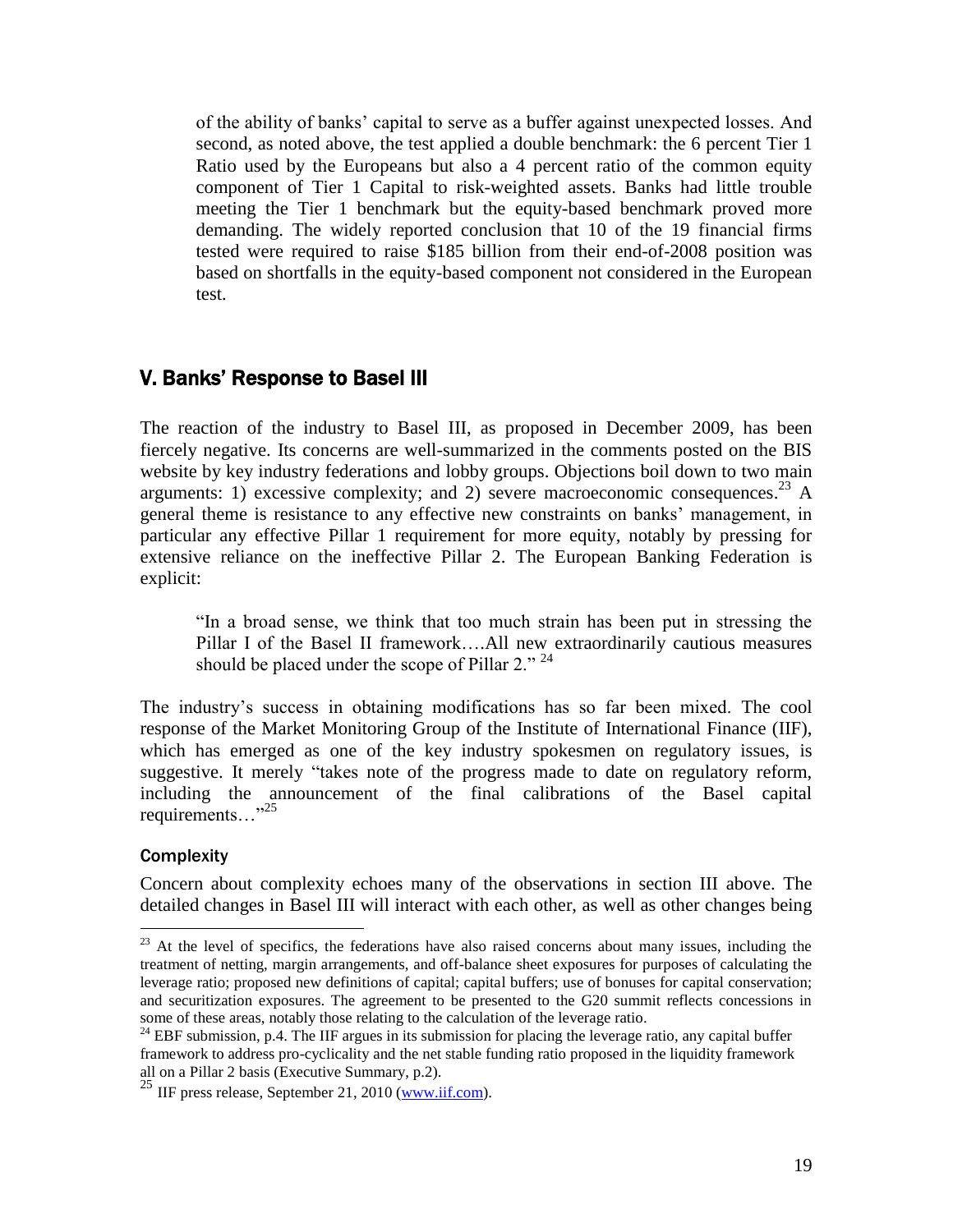proposed elsewhere. Many of these changes, especially those relating to liquidity, represent a replacement of management judgment by internationally agreed rules. One reason for banks' preference for Pillar 2 over Pillar 1 is a legitimate concern that the level of detail incorporated in the rules is not sensibly adapted to the differing businesses, risks, and contexts of each bank. The one-size-fits-all character of Basel III is a serious problem.

While the discussion and lobbying efforts that followed the December 2009 proposals have led to modifications at the level of detail, and a few issues remain outstanding, the final agreement remains a source of increased complexity.

### Macroeconomic Effects

To elucidate the industry's case, the IIF put together a working group involving the chief economists and regulatory economists of more than 30 major banks and other financial institutions, as well as the European Banking Federation, to assess the cumulative effect of the various reform proposals that would affect banks. In a thoughtful and widely cited effort to treat a complex subject, $^{26}$  it has warned of cumulative losses of GDP in the United States, the euro area, and Japan of more than 3 percent by 2015, generating losses of nearly 10 million jobs. In an analysis that extends to 2020, very little recovery is projected, thus making the effects more or less permanent.

The central deflationary force arising from Basel III will be the higher lending spreads necessary to recoup the cost of funding a larger share of operations with common equity, over and above that of debt or deposits. The IIF was unable to incorporate all the changes being considered as Basel III and included some proposals not relating to requirements for more equity, but it acknowledges that the impact of higher capital costs on spreads are the main driver of their results.<sup>27</sup> This will mainly be a function of the size of the excess cost of equity and the increase in the amount of equity banks hold. If all of this results in higher lending rates, which in the IIF model they do, they will work to deflate the economy.

Overall, the estimated impact of these forces seems highly exaggerated.

*Raising the necessary equity would be less disruptive than suggested*. The IIF estimated that Basel III will require U.S. banks to raise \$247 billion and euro area banks \$273 billion between now and 2015. This sounds like a large amount but perspective is needed. For U.S. banks, this is less than \$50 billion per year and for euro area banks, just under \$55 billion per year. For the banking industry as a whole, these are not large amounts: during 2005-07, in the run-up to the crisis, the four largest U.S. commercial banks alone were able to return more than \$50 billion per year to shareholders as dividends or share buybacks (Table 8). Most of the U.S. banks covered in the table were on a pace to return an amount equal to their entire equity base in 2005 within three to five years.

 $\overline{a}$ <sup>26</sup> Institute of International Finance, *Interim Report on the Cumulative Impact on the Global Economy of Proposed Changes in the Banking Regulatory Framework*, June 2010.

 $27$  Ibid. See the Executive Summary.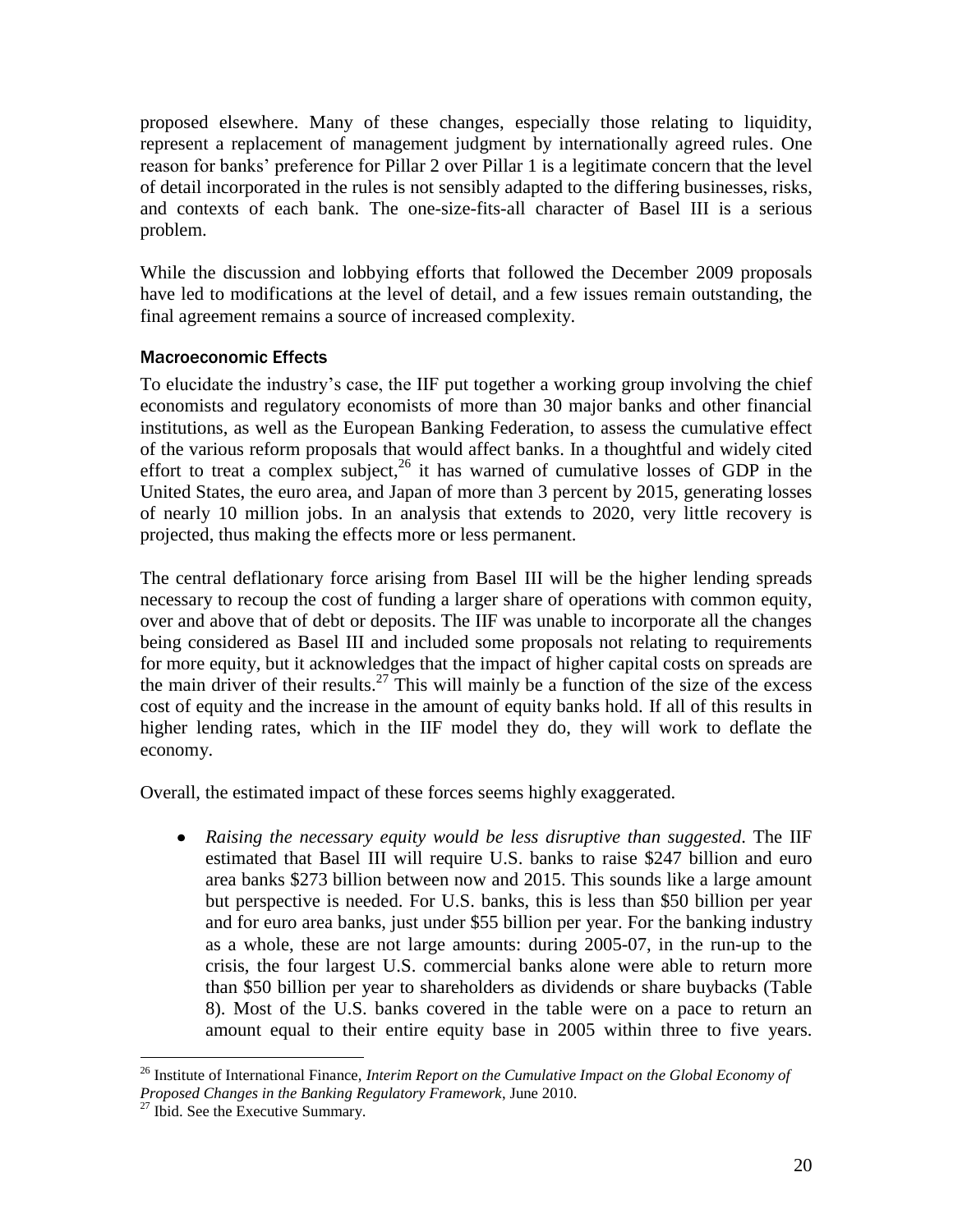Dividend restraint and ending buybacks can contribute a great deal to meaningful recapitalization even before new issues are considered. Euro area banks returned cash at a significantly slower rate, but at least one of the largest U.K. banks behaved similarly to U.S. counterparts. Buybacks have not been a major feature in Europe, but there should still be some scope for dividend restraint. It should also be noted that the needed equity capital, as estimated by the IIF, is far smaller in relation to the size of the banking system's balance sheet in the euro area than it is in the United States (c.f. Table 4).

|                               |                  | (\$ billion)<br>Share | Total cash | As % of 2005 |
|-------------------------------|------------------|-----------------------|------------|--------------|
|                               | <b>Dividends</b> | buybacks              | returned   | Com. Equity* |
| US banks                      |                  |                       |            |              |
| Citigroup                     | 9.9              | 6.8                   | 16.7       | 21.3%        |
| <b>Bank of America</b>        | 9.4              | 8.1                   | 17.5       | 31.3%        |
| JP Morgan Chase               | 4.9              | 5.2                   | 10.1       | 15.9%        |
| Wells Fargo                   | 3.7              | 4.2                   | 7.8        | 26.5%        |
| Regions                       | 0.9              | 0.8                   | 1.7        | 30.4%        |
| <b>US Bancorp</b>             | 2.5              | 2.2                   | 4.7        | 35.8%        |
| <b>PNC</b>                    | 0.7              | 0.6                   | 1.2        | 24.8%        |
| Total (seven banks)           | 32.0             | 27.9                  | 59.7       |              |
| Euro area banks               |                  |                       |            |              |
| <b>Banco Santander</b>        | 3.6              |                       | 3.6        | 10.9%        |
| Deutsche Bank                 | 1.8              | 1.9                   | 3.7        | 12.5%        |
| Unicredito                    | 2.6              |                       | 2.6        | 8.0%         |
| Dexia                         | 1.1              | 0.4                   | 1.4        | 8.4%         |
| <b>Allied Irish</b>           | 0.8              | $\ddot{\phantom{a}}$  | 0.8        | 8.9%         |
| Nat. Bank of Greece           | 0.5              |                       | 0.6        | 16.4%        |
| Total (six banks)             | 10.4             | $\frac{0.1}{2.4}$     | 12.7       |              |
| UK banks                      |                  |                       |            |              |
| Lloyds                        | 3.6              |                       | 3.6        | 27.2%        |
| <b>HSBC</b>                   | 6.0              | 0.7                   | 6.7        | 11.3%        |
| <b>Royal Bank of Scotland</b> | 5.1              | 0.6                   | 5.7        | 16.4%        |
| Total (three banks)           | 14.7             | 1.3                   | 16.0       |              |

#### Table 8: Cash Returned to Shareholders by Selected Banks, Annual Average 2005-2007

\* Net of goodwill, intangibles for Dexia, Nat. Bank of Greece and HSBC. Note: totals may not add due to rounding. Source: E\*Trade financial data base.

• *The impact of higher bank equity on spreads should be small.* Table 9 reports the sensitivity of spreads to plausible values of equity funding levels and costs of equity. Even a large increase from the 3 percent prevailing in some U.S. investment banks on the eve of the crisis to 8 percent, which is above the generally higher levels prevailing in most of the larger U.S. banks today, would add only 25 to 50 basis points to spreads, depending on the assumed target return on equity. This is little more than a rounding error in the overall macroeconomic picture.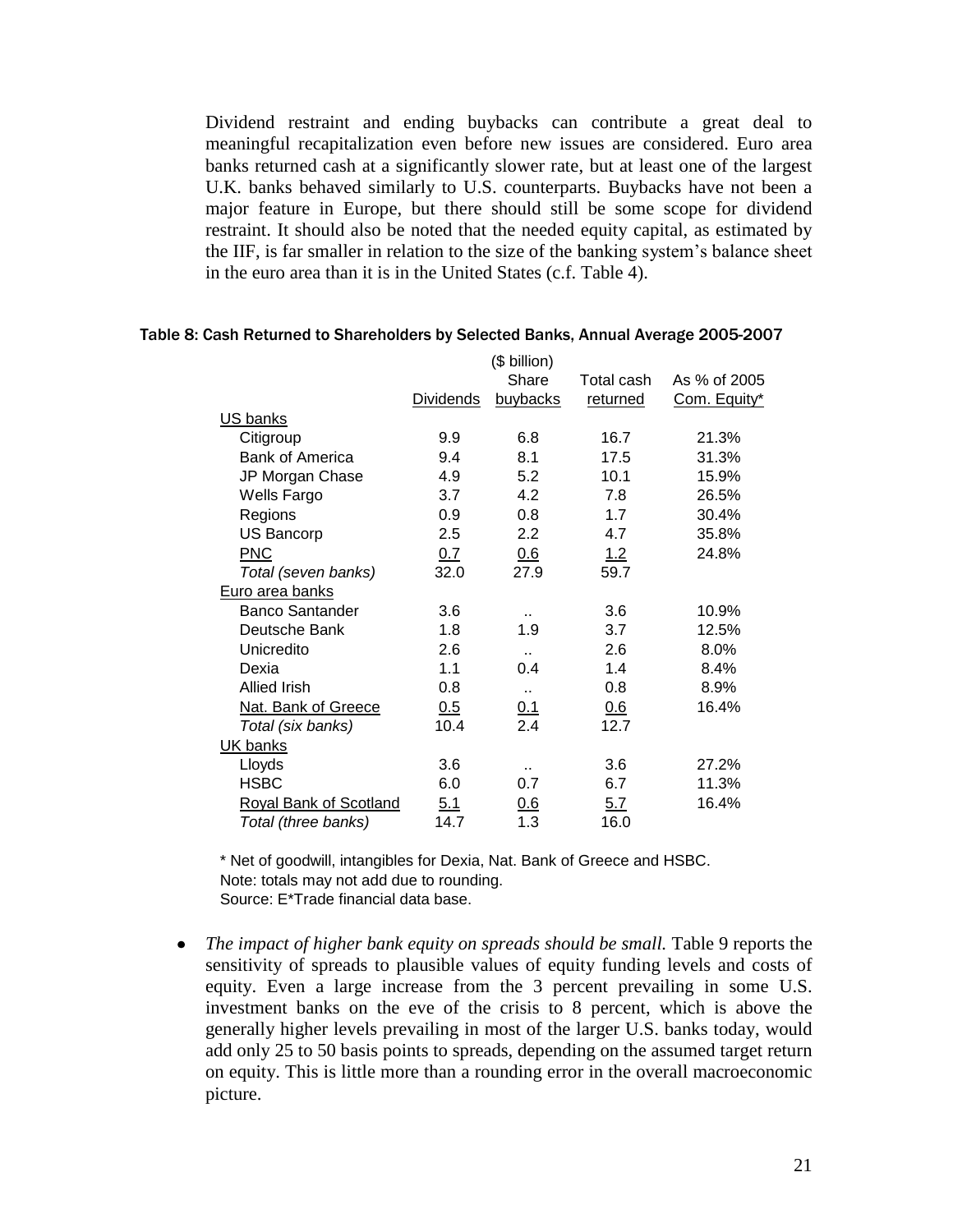- *Monetary policy adjustments can compensate for higher spreads.* While spreads might have to rise, there is no presumption that the additional costs must be borne by borrowers – leading to deflationary effects on the economy – rather than depositors and other sources of funding. An obvious possibility is that monetary authorities take offsetting action, cutting policy rates to hold lending rates down. They would have every incentive to do this in a scenario anything like what the IIF calculations depict. The IIF gives various reasons for not considering this possibility, noting in particular the low level of rates prevailing now. But even its own base scenario, with the fed funds and key ECB policy rates rising to around 1.5 percent or above for most of the coming decade, contains substantial room to offset the rises in spreads suggested above.
- *External demand could play a role.* Another possibility is that exchange rate adjustments, notably vis-à-vis Asia, could lead to offsetting trade stimulus. But the IIF analysis does not allow for these effects.
- *Relying more on nonbank credit is an option.* If the cost of equity is so high that intermediation is too expensive at the margin to be economic, then alternative funding mechanisms can be sought from nonbank institutions. The IIF assumes that this cannot happen by treating nonbank credit as responding to the same forces that drive bank credit so that no substitution occurs. Historically, however, at least in the United States, nonbank sources of credit have on occasion compensated for weakness in the banking system (e.g., during the Russia/LTCM episode in 1998-9 and post-tech bubble in 2001-2). While this has not been the case since the Lehman Brothers collapse, insurance companies, pension funds, mutual funds, and, once restructured and recapitalized, issuers of asset backed securities should have at least some capacity to respond to market openings that the banks are unwilling to fill.

|               |                  |                                    |    | Excess cost of equity relative to dept |  |  |
|---------------|------------------|------------------------------------|----|----------------------------------------|--|--|
| Equity ratio* | Implied leverage | 5%                                 | 7% | 10%                                    |  |  |
|               |                  | (required spread, in basis points) |    |                                        |  |  |
|               |                  | 5%                                 | 7% | 10%                                    |  |  |
| <u>2%</u>     | 50               | 10                                 | 14 | 20                                     |  |  |
| <u>3%</u>     | 33               | 15                                 | 21 | 30                                     |  |  |
| 5%            | 20               | 25                                 | 35 | 50                                     |  |  |
| 8%            | 13               | 40                                 | 56 | 80                                     |  |  |
| 10%           | 10               | 50                                 | 70 | 100                                    |  |  |

#### Table 9: Lending Spreads Required to Cover Excess of Equity Cost Relative to Debt Excess cost of equity relative to debt\*\*

\* Ratio of equity to total assets, both net of goodwill.

\*\* Margin of target return on equity over average cost of debt and deposits Source: authors' calculations.

Evidently, disturbing estimates as large as those made by industry leaders should be taken with a very large grain of salt. A more plausible analysis has been provided by two reports commissioned by the Basel Committee and the Financial Stability Board as part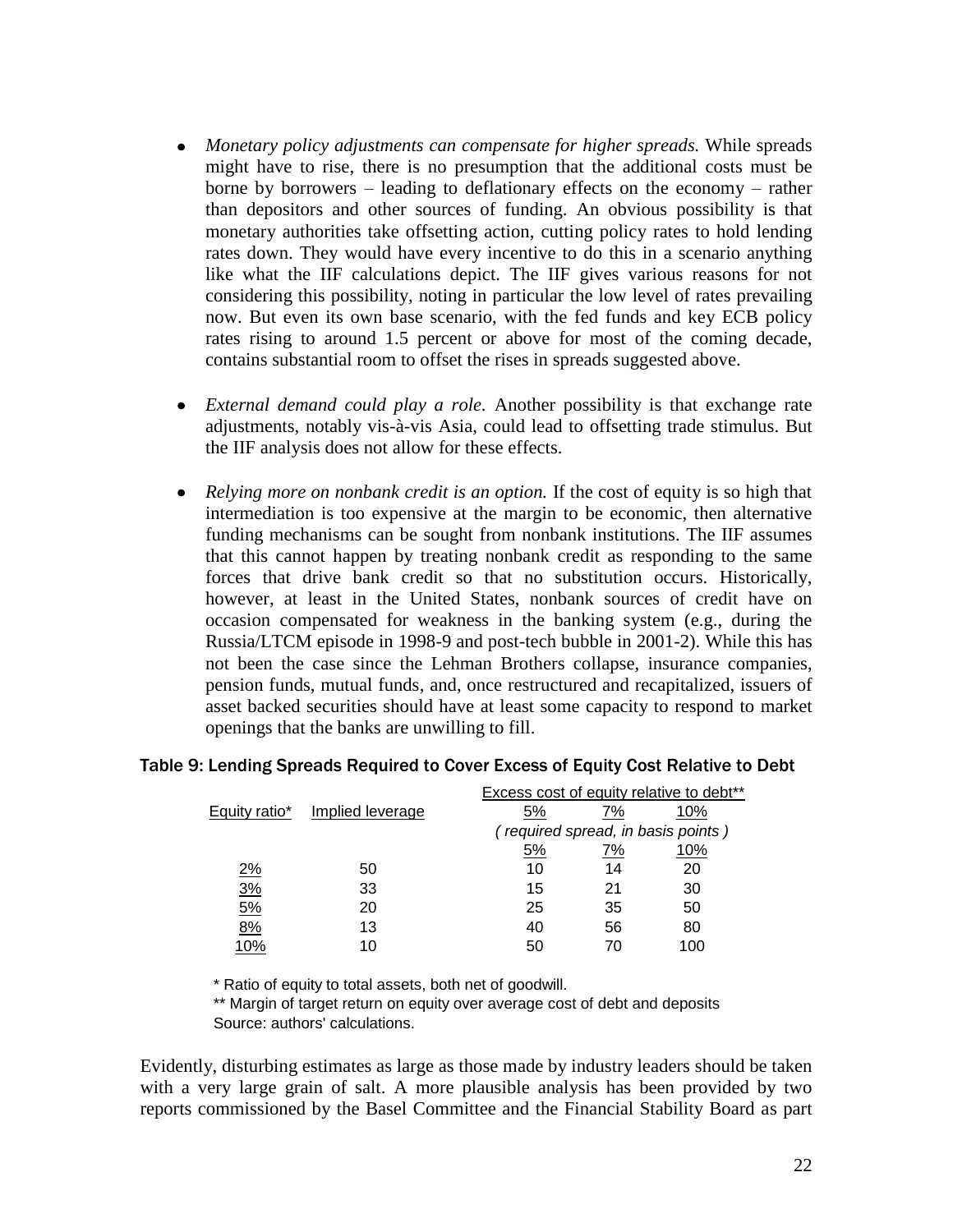of the process of implementing Basel III. These assessments of its macroeconomic impact during the transition and over the longer term, which are based on assumptions that differ in some respects from those of the IIF, are more in line with the commentary above than with the industry analysis. In particular:

- The analysis of the transition period reports a median estimate for the  $\bullet$ impact on GDP "roughly one-eighth" the size of the IIF estimate. $^{28}$
- Two percentage point increases in Pillar 1 capital requirements in line with those assumed by the IIF would have a permanent negative impact on output of 0.18 percent (median estimate). The median impact of meeting the liquidity requirement would be negative 0.08 percent. These add up to less than one-tenth of the IIF estimate, which (as noted above) persists once the transition has passed.<sup>29</sup>

# VI. The Way Forward

Despite its positive elements, Basel III is a second-best approach to making the banking system more resilient. The best approach would be to replace the core constructs of Basel I with something much simpler, incorporating and building on the improvements the new proposals offer where possible.

The three pillars set out in Basel II provide a good organizing framework but the approach to each of the pillars and the balance among them needs to be revised.

## Pillar 1: Ensure Capital Adequacy

### *Are Pillar 1 Rules Really Needed?*

 $\overline{a}$ 

Externally imposed rules override management discretion and can distort incentives. Are Pillar 1 rules to ensure capital adequacy needed?

Where a financial institution and its creditors are credibly exposed to the disciplines of the market, with no prospect of taxpayer support if things go wrong, rules may not be necessary. Creditors have a strong incentive to insist that significant equity levels are maintained to protect their interests. Such equity levels benefit creditors much as "deductible" allowances benefit insurance companies: they not only provide a first buffer to absorb losses but also discourage irresponsible behavior by people taking risky decisions.

<sup>&</sup>lt;sup>28</sup> See the Executive Summary of Financial Stability Board and Basel Committee for Banking Supervision, "Assessing the macroeconomic impact of the transition to stronger capital and liquidity requirements," *Interim Report of the Macroeconomic Assessment Group, August 2010* [\(www.bis.org\)](http://www.bis.org/).

<sup>&</sup>lt;sup>29</sup> See the Executive Summary of the Financial Stability Board and Basel Committee for Banking Supervision, "An assessment of the long-term economic impact of stronger capital and liquidity requirements," August 2010 [\(www.bis.org\)](http://www.bis.org/).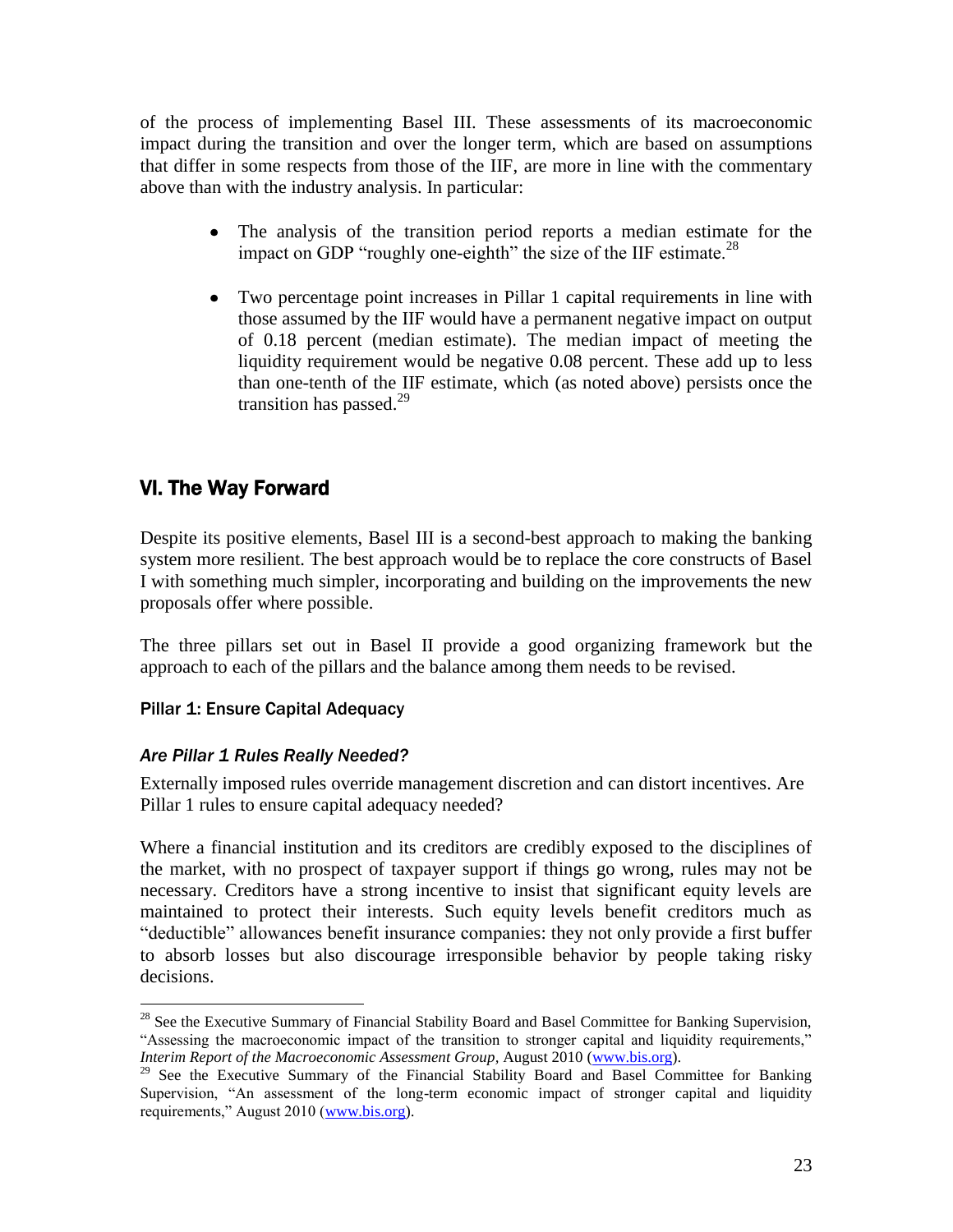Unfortunately, commitments to expose creditors of unregulated banks to the disciplines of the market are not credible. Failure of large institutions such as Lehman Brothers, implying large but not immediately identifiable losses to creditors, can be extremely disruptive with severe macroeconomic consequences. The case for taxpayer support to override market discipline can be very strong. Promises in good times to allow such discipline to operate, regardless of the consequences, involve trying to commit future governments to behave in ways that may be foolish and therefore do not have any credibility. This provides bank creditors and depositors, at least, with an implicit guarantee that removes their incentive to insist on realistic levels of equity. As long as creditors to financial institutions are even *perceived* to benefit from implicit guarantees, rules are likely to be needed to compensate for a bias toward too little equity.

#### *The Leverage Ratio*

Replacing the risk-weighting framework with an effective leverage ratio, appropriately designed and calibrated, would be the simplest way to proceed. This would eliminate the scope for arbitraging minimum capital requirements toward zero by shifting the composition of what is **on**-balance sheet. It would need to be designed to eliminate incentives to arbitrage rules by shifting assets **off**-balance sheet, but this is a challenge that exists with the existing rules and can be addressed, at a minimum, in the same way. It requires Pillar 1 treatment, a reasonably narrow capital definition comprising mostly common equity, and calibration involving a minimum substantially higher than currently planned. A relatively short transition period should suffice for implementation.

The bulk of the pro-cyclicality problem would disappear with the risk-weighting system, although some degree of natural pro-cyclicality would remain. Consequently the various Basel III initiatives to limiting pro-cyclicality could usefully be retained.

#### *Rewarding Diversification*

An effective leverage ratio would end the existing bias toward concentrated exposures to favored assets by eliminating the incentive to arbitrage risk weights. But it would do nothing positively to favor diversification.

Ways should be sought to reinforce an effective leverage ratio by adding properties that would recognize and penalize excessive concentration so as to reward diversification. A benchmark portfolio could be agreed upon with supervisors that was deemed by both bank management and supervisors as "appropriately diversified." It would be defined in terms of reasonable ranges along key dimensions (e.g., sectoral, geographical, etc.) to allow ample scope for management business judgment while still respecting the benchmark. Deviations from the benchmark would call for supplementary capital, perhaps according to a quadratic rule so that large deviations are penalized proportionately more than small ones. Any supplementary capital requirements due to lack of diversification would be in addition to counter-cyclical and conservation buffer requirements.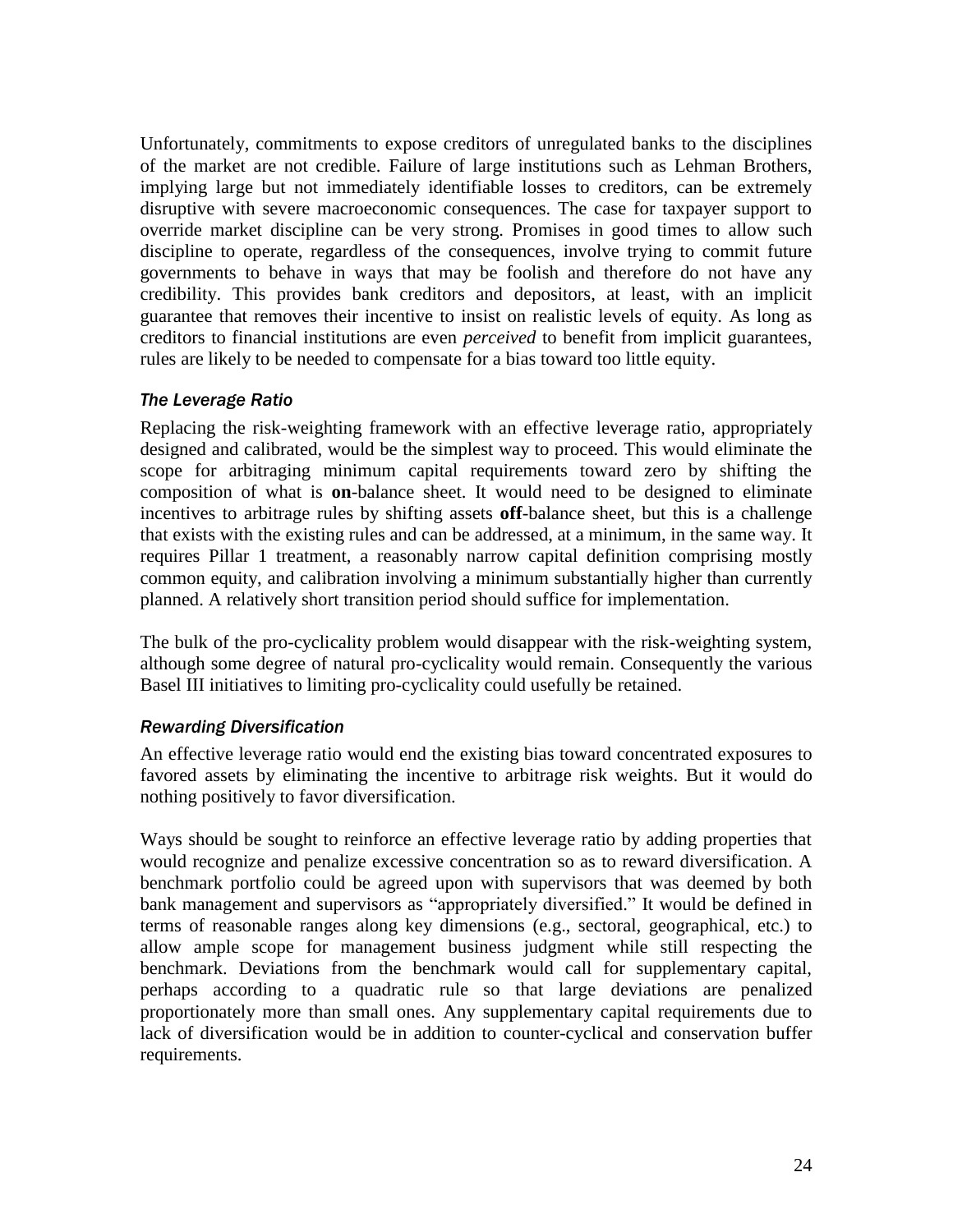#### Pillar 2: Be Realistic about what Supervisors can Achieve

In principle, Pillar 2 provides supervisors with the authority to override or supplement Pillar 1 rules as they see necessary or appropriate. So, in a sense, the Basel Framework is immune from criticism.

This begs the important question of what supervisors can actually achieve. Constraints include:

- Resources available to supervisors are limited and political oversight may discourage calling attention to and addressing problems.
- Supervisors are usually paid a fraction of what the bankers they are supervising earn. This may discourage the best people from being supervisors except as a stepping-stone to a better job. Capture can be a problem.
- Supervisors are too often detached observers rather than participants in the markets where banks operate, making it difficult to assess developments.
- Bankers provide supervisors with whatever information they ask for. But often they do not know what to ask for.

Supervisors' track record in the run-up to the crisis is not encouraging. Supervised institutions contributed to virtually all elements of the crisis. For example, in some of the most egregious cases include:

- Northern Rock's supervision by the Financial Services Authority (FSA) in the United Kingdom was close enough in mid-2007 to lead to a small supplementary, i.e., Pillar 2, capital requirement but, at the same time, to permit a 30 percent increase in the interim dividend. Leverage of the bank's equity was of the order of 50. In September of that year Northern Rock suffered the first run on a British bank since 1866 and collapsed.<sup>30</sup>
- $\bullet$ The EU Financial Conglomerates Directive of 2002 required that EU-equivalent consolidated supervision, approved by the appropriate EU supervisor, be in place for AIG's Financial Products unit and the five largest U.S. investment banks if they were to operate in London and elsewhere in the EU. Arrangements that satisfied these requirements were put in place for oversight of AIG by the Office of Thrift Supervision (OTS) and of the five investment banks by the Securities and Exchange Commission (SEC). These institutions were eventually at the core of the crisis.

These considerations suggest that reliance on supervision is too often wishful thinking, which may be why banks regard Pillar 2 so positively. Supervisors are poorly placed to

<sup>30</sup> See Northern Rock, *Interim Results for Six Months Ending 30 June 2007*; and Treasury Committee, *The Run on the Rock*, *Vol. II*, House of Commons, London, 2007, exchange between Mr. Fallon and Mr. Appelgarth.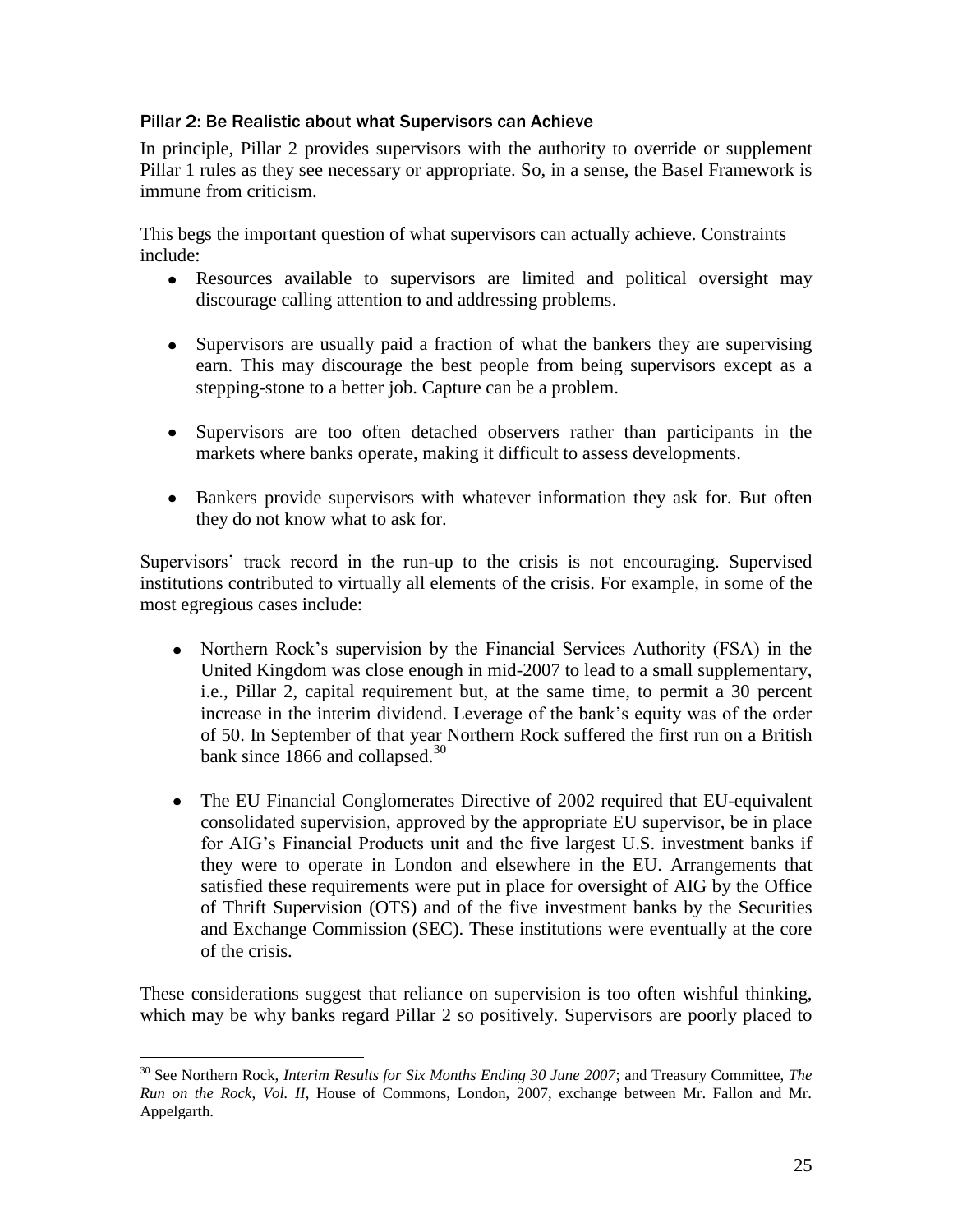manage banks and should not try to do so to allow management the freedom to manage its own business and partly to avoid the appearance of a government stamp of approval to businesses, which should face the disciplines of the market on their own.

Important tasks remain to ensure the transparency and integrity of market processes, which allow participants to operate with confidence. While these are more regulatory and enforcement-oriented than supervisory, public authorities can realistically carry them out effectively. To do this, however, they must be appropriately resourced and their corporate culture must be built around these objectives. These tasks include:

- Ensuring that financial reports are as honest a representation of a financial institution's situation as possible;
- Strengthening transparency by insisting on adequate and timely disclosure of material information;
- Preventing fraud and prosecuting it when it occurs; and
- Taking prompt corrective action to enforce compliance with such prudential rules as exist.

### Pillar 3: Make Market Discipline More Effective

As noted, the likely costs of a financial collapse and the implicit guarantee that these provide to creditors of large financial institutions make it impossible to rely solely on markets to regulate financial markets. Nevertheless, significant steps can be taken to make market discipline more effective:

- Simpler but stronger rules under Pillar 1, as suggested above, would ensure that more meaningful levels of shareholders' equity constitute a larger first buffer to absorb losses in financial markets. It would also increase the contribution of owners to overall funding of bank activities compared to that of creditors benefiting from the implicit guarantee. More funding by equity-at-risk rather than borrowed resources would strengthen investor incentives to insist on prudent management. At the same time, simpler rules would free management from the one-size-fits-all constraints of Basel III.
- Effective resolution regimes must be in place. Failure to respect prudential rules or inability to operate due to liquidity problems should lead to prompt corrective action. This should normally involve, at minimum, a change of management while the equity buffer is still largely in place. So long as the bank is still solvent, restructuring or liquidation, if necessary, should be possible without cost to taxpayers.
- With governance reforms that ensured that directors act in the interests of shareholders, and not hired management, capital preservation would be a more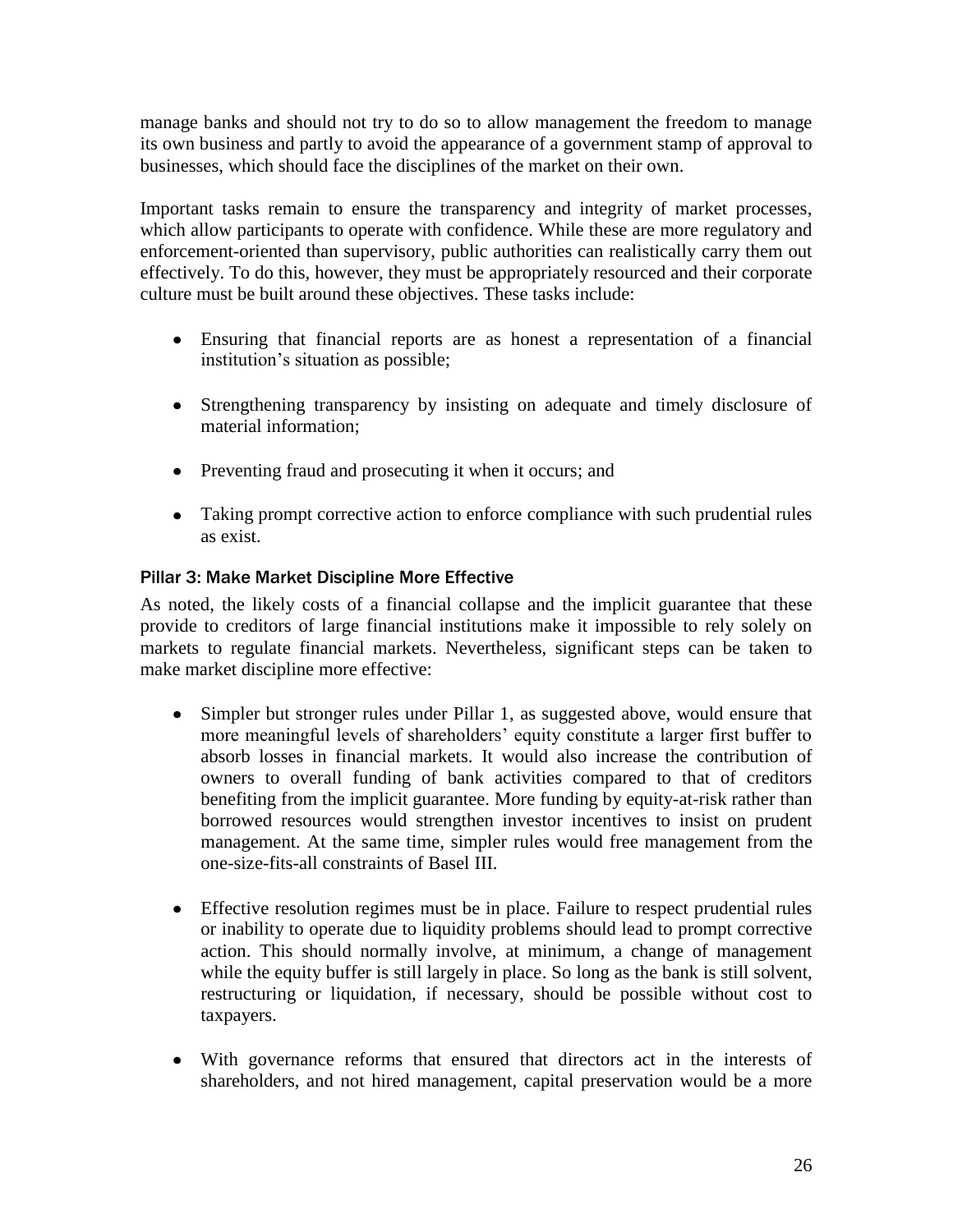important consideration in making investment decisions. Bonuses to staff would be made in the interests of people paying them and not those receiving them.

- Where nothing can be done about the implicit guarantee, this should be recognized by making it explicit and pricing it realistically. This would essentially mean extension of deposit insurance beyond current beneficiaries, mainly retail depositors, and charging for it. This should lead to interest rate differentials between insured and uninsured deposits and other forms of lending. It would be sensible to use the premia to maintain a fund that can be drawn on to make good on guarantees when needed.
- Most important, where explicit guarantees are not in place, ways must be found to eliminate the implicit guarantee. Rhetoric does not work since today's promises cannot commit future governments. Where losses to be absorbed exceed the equity buffer and any fund to cover insured deposits, the resolution regime must demonstrate that the implicit guarantee does not exist. This requires allowing at least some large unsecured creditors to lose money, even if taxpayer support is provided.
- In this regard, the main damage to incentives may arise less from direct support to shareholders of financially weak banks than from large-scale support that has routinely been provided to customers and counterparties. From the peso crisis of 1994 to AIG in 2008 and Europe's sovereign debt crisis earlier this year, the main beneficiaries of massive "bailouts" have not been the direct recipients of financial support but their creditors. Where bankers take large risks for high returns that reward those risks, ways must be found to allow them to suffer the consequences when mistakes are made.

# VII. Summary and Concluding Remarks

The answer to the question posed in the title to this paper seems to be "not much." As noted, Basel III has positive features: it simplifies the definition of capital and gives greater weight to equity; and its initiatives to dealing with pro-cyclicality may be helpful. But:

- The core framework for determining capital requirements that permitted pre-crisis excesses remains in place.
- The banking industry appears to have succeeded in limiting any meaningful increases in equity requirements beyond what banks typically held before the recent crisis.
- Implementation is extremely slow, with little beginning before 2013 and phasingin running as late as 2023 for grandfathered changes to the definition of capital.